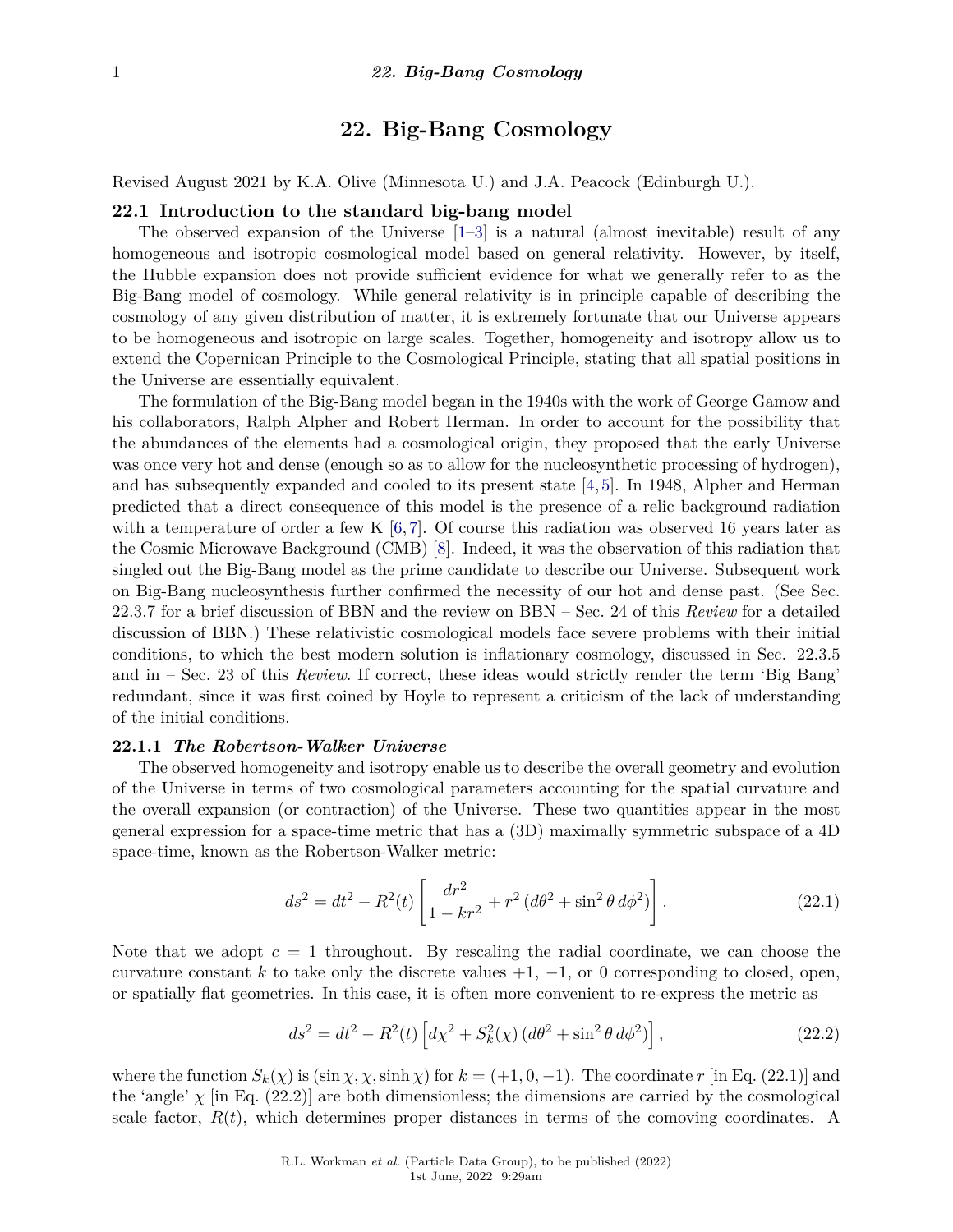common alternative is to define a dimensionless scale factor,  $a(t) = R(t)/R_0$ , where  $R_0 \equiv R(t_0)$ is *R* at the present epoch. It is also sometimes convenient to define a dimensionless or conformal time coordinate,  $\eta$ , by  $d\eta = dt/R(t)$ . Along constant spatial sections, the proper time is defined by the time coordinate, *t*. Similarly, for  $dt = d\theta = d\phi = 0$ , the proper distance is given by  $R(t)\chi$ . For standard texts on cosmological models see *e.g.*, Refs. [\[9–](#page-26-0)[16\]](#page-26-1).

#### **22.1.2** *The redshift*

The cosmological redshift is a direct consequence of the Hubble expansion, determined by *R*(*t*). A local observer detecting light from a distant emitter sees a redshift in frequency. We can define the redshift as

$$
z \equiv \frac{\nu_1 - \nu_2}{\nu_2} \simeq v_{12},\tag{22.3}
$$

where  $\nu_1$  is the frequency of the emitted light,  $\nu_2$  is the observed frequency, and  $v_{12}$  is the relative velocity between the emitter and the observer. While the definition,  $z = (\nu_1 - \nu_2)/\nu_2$  is valid in general, relating the redshift to a simple relative velocity is only correct on small scales (*i.e.*, less than cosmological scales) such that the expansion velocity is non-relativistic. For light signals, we can use the metric given by Eq.  $(22.1)$  and  $ds<sup>2</sup> = 0$  to write

$$
v_{12} = \dot{R}\,\delta r = \frac{\dot{R}}{R}\,\delta t = \frac{\delta R}{R} = \frac{R_2 - R_1}{R_1},\tag{22.4}
$$

where  $\delta r(\delta t)$  is the radial coordinate (temporal) separation between the emitter and observer. Noting that physical distance, *D*, is  $R\delta r$  or  $\delta t$ , Eq. (22.4) gives us Hubble's law,  $v = HD$ . In addition, we obtain the simple relation between the redshift and the scale factor

$$
1 + z = \frac{\nu_1}{\nu_2} = \frac{R_2}{R_1}.\tag{22.5}
$$

This result does not depend on the non-relativistic approximation.

#### **22.1.3** *The Friedmann equations of motion*

The cosmological equations of motion are derived from Einstein's equations

$$
\mathcal{R}_{\mu\nu} - \frac{1}{2}g_{\mu\nu}\mathcal{R} = 8\pi G_{\rm N}T_{\mu\nu} + \Lambda g_{\mu\nu} \tag{22.6}
$$

Gliner [\[17\]](#page-26-2) and Zeldovich [\[18\]](#page-26-3) have pioneered the modern view, in which the  $\Lambda$  term is set on the rhs and interpreted as an effective energy – momentum tensor  $T_{\mu\nu}$  for the vacuum of  $\Lambda g_{\mu\nu}/8\pi G_N$ . It is common to assume that the matter content of the Universe is a perfect fluid, for which

$$
T_{\mu\nu} = -pg_{\mu\nu} + (p+\rho)u_{\mu}u_{\nu},\tag{22.7}
$$

where  $g_{\mu\nu}$  is the space-time metric described by Eq. (22.1), p is the isotropic pressure,  $\rho$  is the energy density and  $u = (1,0,0,0)$  is the velocity vector for the isotropic fluid in co-moving coordinates. With the perfect fluid source, Einstein's equations lead to the Friedmann equations

$$
H^{2} \equiv \left(\frac{\dot{R}}{R}\right)^{2} = \frac{8\pi G_{N}\,\rho}{3} - \frac{k}{R^{2}} + \frac{\Lambda}{3},\tag{22.8}
$$

and

$$
\frac{\ddot{R}}{R} = \frac{\Lambda}{3} - \frac{4\pi G_{\rm N}}{3} \quad (\rho + 3p),\tag{22.9}
$$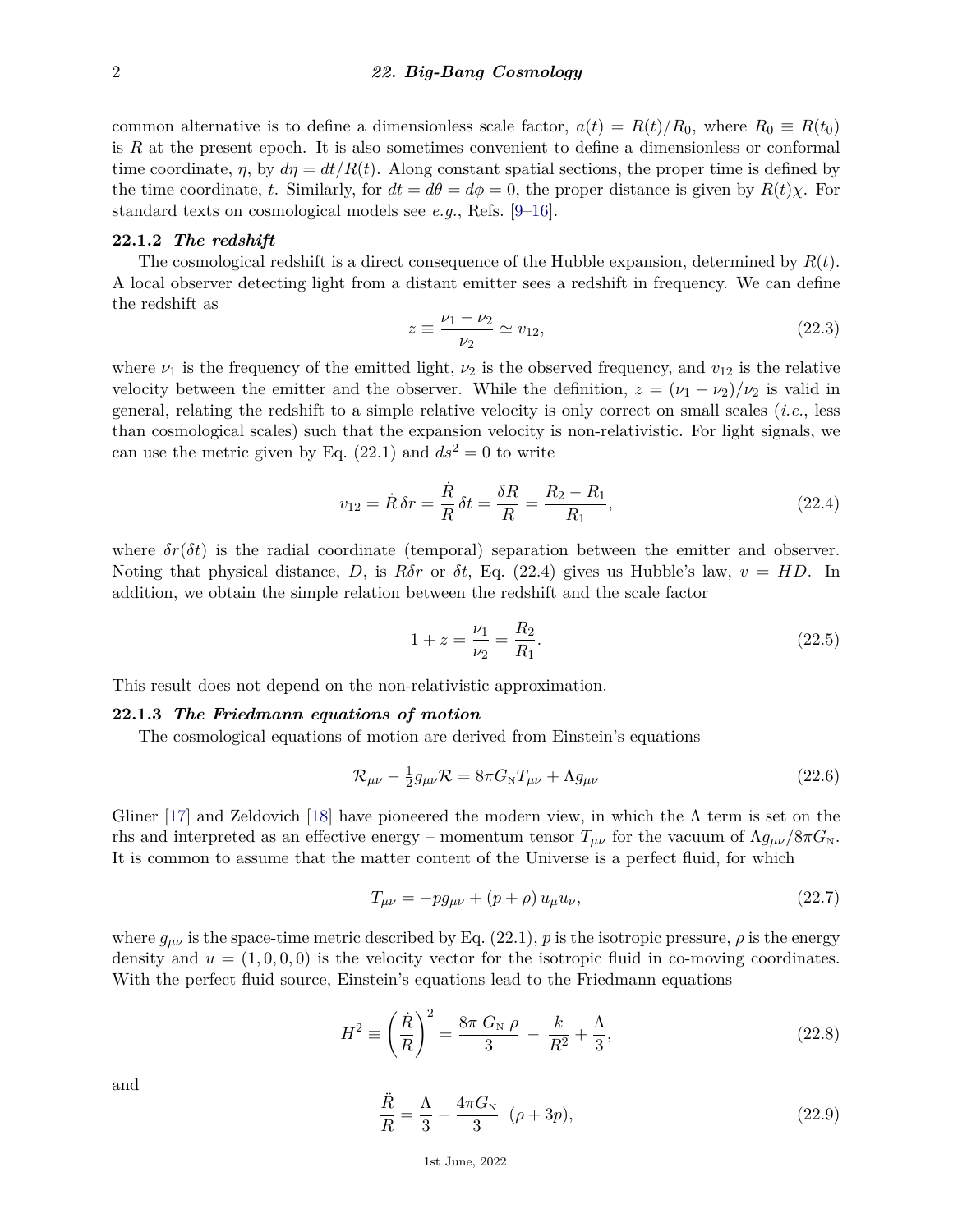where  $H(t)$  is the Hubble parameter and  $\Lambda$  is the cosmological constant. The first of these is sometimes called the Friedmann equation. Energy conservation via  $T^{\mu\nu}_{;\mu} = 0$ , leads to a third useful equation [which can also be derived from Eq. (22.8) and Eq. (22.9)]

$$
\dot{\rho} = -3H\left(\rho + p\right). \tag{22.10}
$$

Eq. (22.10) can also be simply derived as a consequence of the first law of thermodynamics.

Eq. (22.8) has a simple classical mechanical analog if we neglect (for the moment) the cosmological term  $\Lambda$ . By interpreting  $-k/R^2$  Newtonianly as a 'total energy', then we see that the evolution of the Universe is governed by a competition between the potential energy,  $8\pi G_{N}\rho/3$ , and the kinetic term  $(R/R)^2$ . For  $\Lambda = 0$ , it is clear that the Universe must be expanding or contracting (except at the turning point prior to collapse in a closed Universe). The ultimate fate of the Universe is determined by the curvature constant  $k$ . For  $k = +1$ , the Universe will recollapse in a finite time, whereas for  $k = 0, -1$ , the Universe will expand indefinitely. These simple conclusions can be altered when  $\Lambda \neq 0$  or more generally with some component with  $(\rho + 3p) < 0$ .

# **22.1.4** *Definition of cosmological parameters*

In addition to the Hubble parameter, it is useful to define several other measurable cosmological parameters. The Friedmann equation can be used to define a critical density such that  $k = 0$  when  $\Lambda = 0$ ,

$$
\rho_c \equiv \frac{3H^2}{8\pi G_N} = 1.88 \times 10^{-26} h^2 \text{ kg m}^{-3}
$$
  
= 1.05 × 10<sup>-5</sup> h<sup>2</sup> GeV cm<sup>-3</sup>, (22.11)

where the scaled Hubble parameter, *h*, is defined by

$$
H \equiv 100 h \text{ km s}^{-1} \text{ Mpc}^{-1}
$$
  
\n
$$
\Rightarrow H^{-1} = 9.778 h^{-1} \text{ Gyr}
$$
  
\n
$$
= 2998 h^{-1} \text{ Mpc.}
$$
\n(22.12)

The cosmological density parameter  $\Omega_{\text{tot}}$  is defined as the energy density relative to the critical density,

$$
\Omega_{\text{tot}} = \rho / \rho_{\text{c}}.\tag{22.13}
$$

Note that one can now rewrite the Friedmann equation as

$$
k/R^2 = H^2(\Omega_{\text{tot}} - 1) \tag{22.14}
$$

From Eq. (22.14), one can see that when  $\Omega_{\text{tot}} > 1$ ,  $k = +1$  and the Universe is closed, when  $\Omega_{\text{tot}}$  < 1,  $k = -1$  and the Universe is open, and when  $\Omega_{\text{tot}} = 1$ ,  $k = 0$ , and the Universe is spatially flat.

It is often necessary to distinguish different contributions to the density. It is therefore convenient to define present-day density parameters for pressureless matter  $(\Omega_m)$  and relativistic particles  $(\Omega_r)$ , plus the quantity  $\Omega_{\Lambda} = \Lambda/3H^2$ . In more general models, we may wish to drop the assumption that the vacuum energy density is constant, and we therefore denote the present-day density parameter of the vacuum by  $\Omega_{v}$ . The Friedmann equation then becomes

$$
k/R_0^2 = H_0^2(\Omega_{\rm m} + \Omega_{\rm r} + \Omega_{\rm v} - 1),\tag{22.15}
$$

where the subscript 0 indicates present-day values. Thus, it is the sum of the densities in matter, relativistic particles, and vacuum that determines the overall sign of the curvature. Note that the quantity  $-k/R_0^2H_0^2$  is sometimes referred to as  $\Omega_K$ . This usage is unfortunate: it encourages one to think of curvature as a contribution to the energy density of the Universe, which is not correct.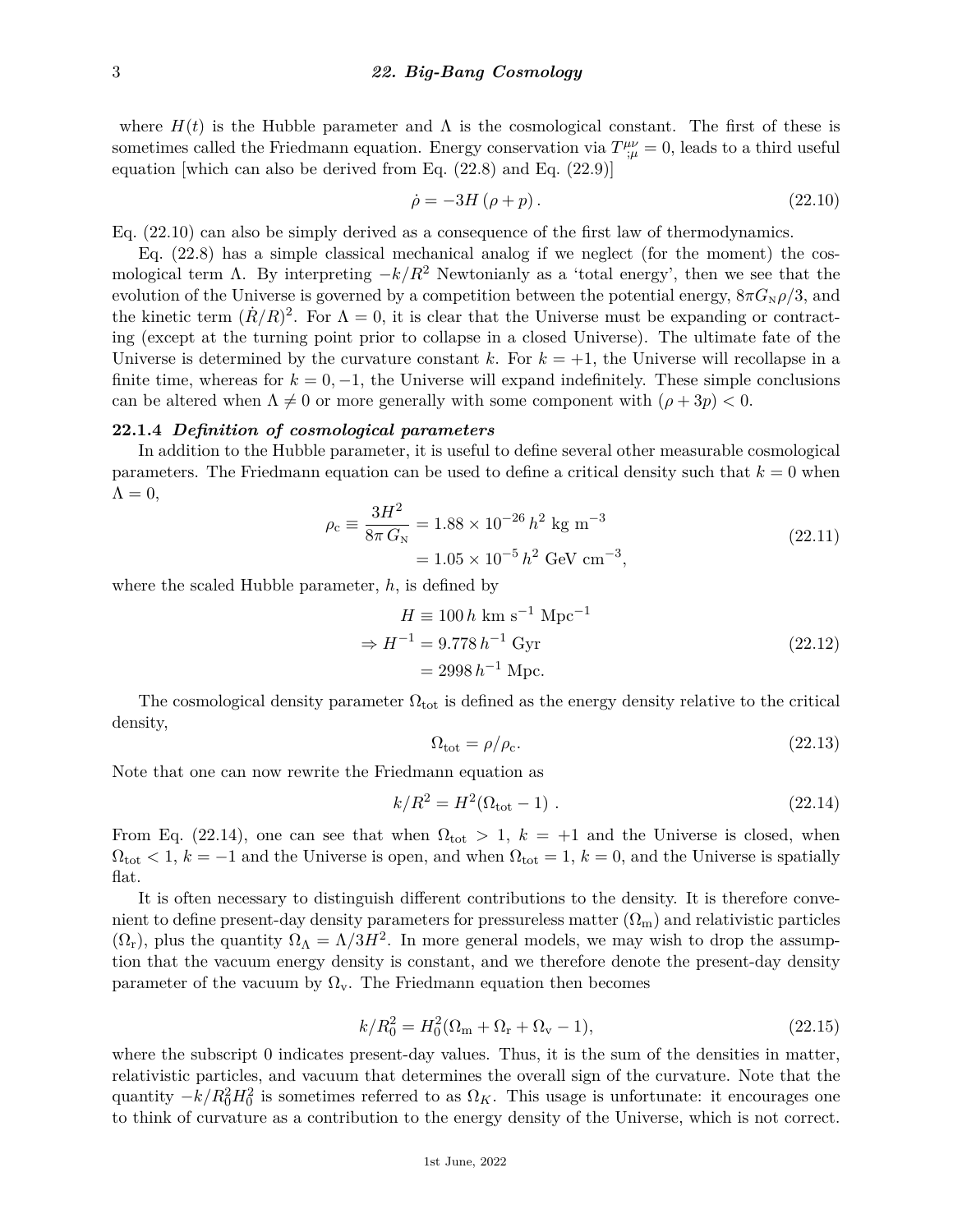#### **22.1.5** *Standard Model solutions*

Much of the history of the Universe in the standard Big-Bang model can be easily described by assuming that either matter or radiation dominates the total energy density. During inflation and again today the expansion rate for the Universe is accelerating, and domination by a cosmological constant or some other form of dark energy should be considered. In the following, we shall delineate the solutions to the Friedmann equation when a single component dominates the energy density. Each component is distinguished by an equation of state parameter  $w = p/\rho$ . We concentrate on solutions that expand at early times, although the Friedmann equation also permits a time-reversed contracting solution.

## 22.1.5.1 *Solutions for a general equation of state*

Let us first assume a general equation of state parameter for a single component, *w*, which is constant. In this case, Eq. (22.10) can be written as  $\dot{\rho} = -3(1+w)\rho R/R$  and is easily integrated to yield

$$
\rho \propto R^{-3(1+w)}.\tag{22.16}
$$

Note that at early times when *R* is small, the less singular curvature term  $k/R^2$  in the Friedmann equation can be neglected so long as  $w > -1/3$ . Curvature domination occurs at rather late times (if a cosmological constant term does not dominate sooner). For  $w \neq -1$ , one can insert this result into the Friedmann equation Eq. (22.8), and if one neglects the curvature and cosmological constant terms, it is easy to integrate the equation to obtain,

$$
R(t) \propto t^{2/[3(1+w)]}.\tag{22.17}
$$

### 22.1.5.2 *A Radiation-dominated Universe*

In the early hot and dense Universe, it is appropriate to assume an equation of state corresponding to a gas of radiation (or relativistic particles) for which  $w = 1/3$ . In this case, Eq. (22.16) becomes  $\rho \propto R^{-4}$ . The 'extra' factor of  $1/R$  is due to the cosmological redshift; not only is the number density of particles in the radiation background decreasing as *R*−<sup>3</sup> since volume scales as  $R^3$ , but in addition each particle's energy is decreasing as  $E \propto \nu \propto R^{-1}$ . Similarly, one can substitute  $w = 1/3$  into Eq. (22.17) to obtain

$$
R(t) \propto t^{1/2}; \qquad H = 1/2t. \tag{22.18}
$$

#### 22.1.5.3 *A Matter-dominated Universe*

At relatively late times, non-relativistic matter eventually dominates the energy density over radiation [see Eq. (22.3.8)]. A pressureless gas ( $w = 0$ ) leads to the expected dependence  $\rho \propto R^{-3}$ from Eq.  $(22.16)$  and, if  $k = 0$ , we obtain

$$
R(t) \propto t^{2/3}; \qquad H = 2/3t. \tag{22.19}
$$

#### 22.1.5.4 *A Universe dominated by vacuum energy*

If there is a dominant source of vacuum energy, *V*0, it would act as a cosmological constant with  $\Lambda = 8\pi G_{\rm N}V_0$  and equation of state  $w = -1$ . In this case, the solution to the Friedmann equation when curvature is neglected is particularly simple and leads to an exponential expansion of the Universe: √

$$
R(t) \propto e^{\sqrt{\Lambda/3} \, t}.\tag{22.20}
$$

More generally we could write

$$
a(t) = \sinh^{2/3}(\sqrt{3\Lambda}t/2),
$$
\n(22.21)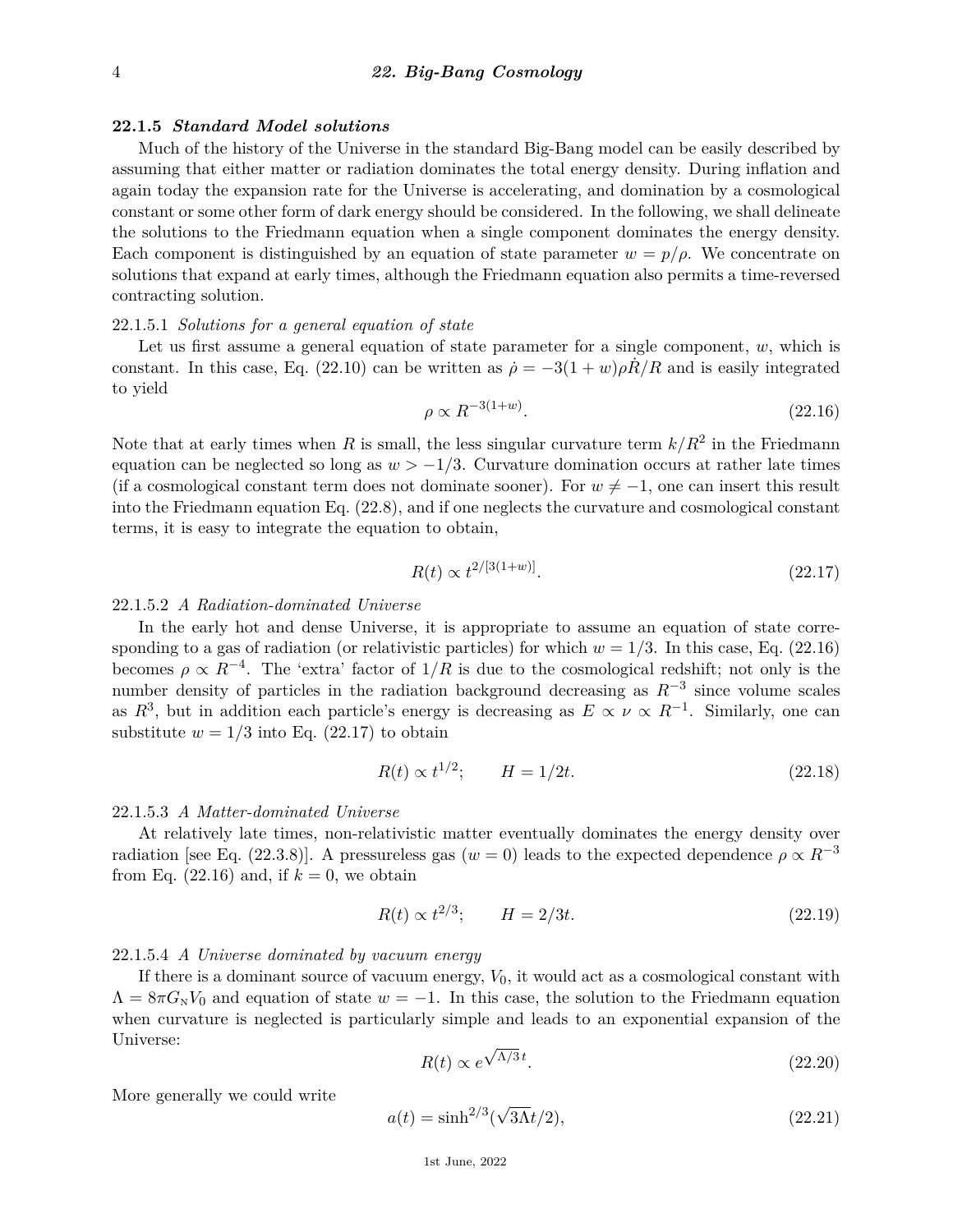which describes a flat Universe containing both matter and vacuum energy, with  $a(t)$  being the scale factor normalized to unity when both components are equal.

A key parameter is the equation of state of the vacuum,  $w \equiv p/\rho$ : this need not be the  $w = -1$ of  $\Lambda$ , and may not even be constant  $[19-21]$  $[19-21]$ . There is much interest in the more general possibility of a dynamically evolving vacuum energy, for which the name 'dark energy' has become commonly used. A variety of techniques exist whereby the vacuum density as a function of time may be measured, usually expressed as the value of *w* as a function of epoch [\[22,](#page-26-6) [23\]](#page-26-7). The best current measurement for the equation of state (assumed constant, but without assuming zero curvature) is  $w = -1.028 \pm 0.031$  [\[24\]](#page-26-8). Unless stated otherwise, we will assume that the vacuum energy is a cosmological constant with  $w = -1$  exactly.

The presence of vacuum energy can dramatically alter the fate of the Universe. For example, if Λ *<* 0, the Universe will eventually recollapse independent of the sign of *k*. For large values of Λ *>* 0 (larger than the Einstein static value needed to halt any cosmological expansion or contraction), even a closed Universe will expand forever. One way to quantify this is the deceleration parameter, *q*0, defined as

$$
q_0 = -\frac{R\ddot{R}}{\dot{R}^2}\bigg|_0 = \frac{1}{2}\Omega_{\rm m} + \Omega_{\rm r} + \frac{(1+3w)}{2}\Omega_{\rm v}.\tag{22.22}
$$

This equation shows us that  $w < -1/3$  for the vacuum may lead to an accelerating expansion. To the continuing astonishment of cosmologists, such an effect has been observed; one piece of direct evidence is the supernova Hubble diagram [\[25–](#page-26-9)[30\]](#page-26-10) (see Fig. 22.1 below). Current data indicate that vacuum energy is indeed the largest contributor to the cosmological density budget, with  $\Omega_{\rm v} = 0.685 \pm 0.007$  and  $\Omega_{\rm m} = 0.315 \pm 0.007$  if  $k = 0$  is assumed [\[24\]](#page-26-8).

The existence of this constituent is without doubt the greatest puzzle raised by the current cosmological model; the final section of this review discusses some of the ways in which the vacuumenergy problem is being addressed. For more details, see the review on Dark Energy – Sec. 28.

# **22.2 Introduction to observational cosmology**

# **22.2.1** *Fluxes, luminosities, and distances*

The key quantities for observational cosmology can be deduced quite directly from the metric.

(1) The *proper* transverse size of an object seen by us to subtend an angle  $d\psi$  is its comoving size  $d\psi S_k(\chi)$  times the scale factor at the time of emission:

$$
d\ell = d\psi R_0 S_k(\chi)/(1+z). \tag{22.23}
$$

(2) The apparent flux density of an object is deduced by allowing its photons to flow through a sphere of current radius  $R_0S_k(\chi)$ ; but photon energies and arrival rates are redshifted, and the bandwidth  $d\nu$  is reduced. The observed photons at frequency  $\nu_0$  were emitted at frequency  $\nu_0(1+z)$ , so the flux density is the luminosity at this frequency, divided by the total area, divided by  $1 + z$ .

$$
S_{\nu}(\nu_0) = \frac{L_{\nu}([1+z]\nu_0)}{4\pi R_0^2 S_k^2(\chi)(1+z)}.
$$
\n(22.24)

These relations lead to the following common definitions:

angular-diameter distance: 
$$
D_A = (1+z)^{-1} R_0 S_k(\chi)
$$
  
luminosity distance:  $D_L = (1+z) R_0 S_k(\chi)$ . (22.25)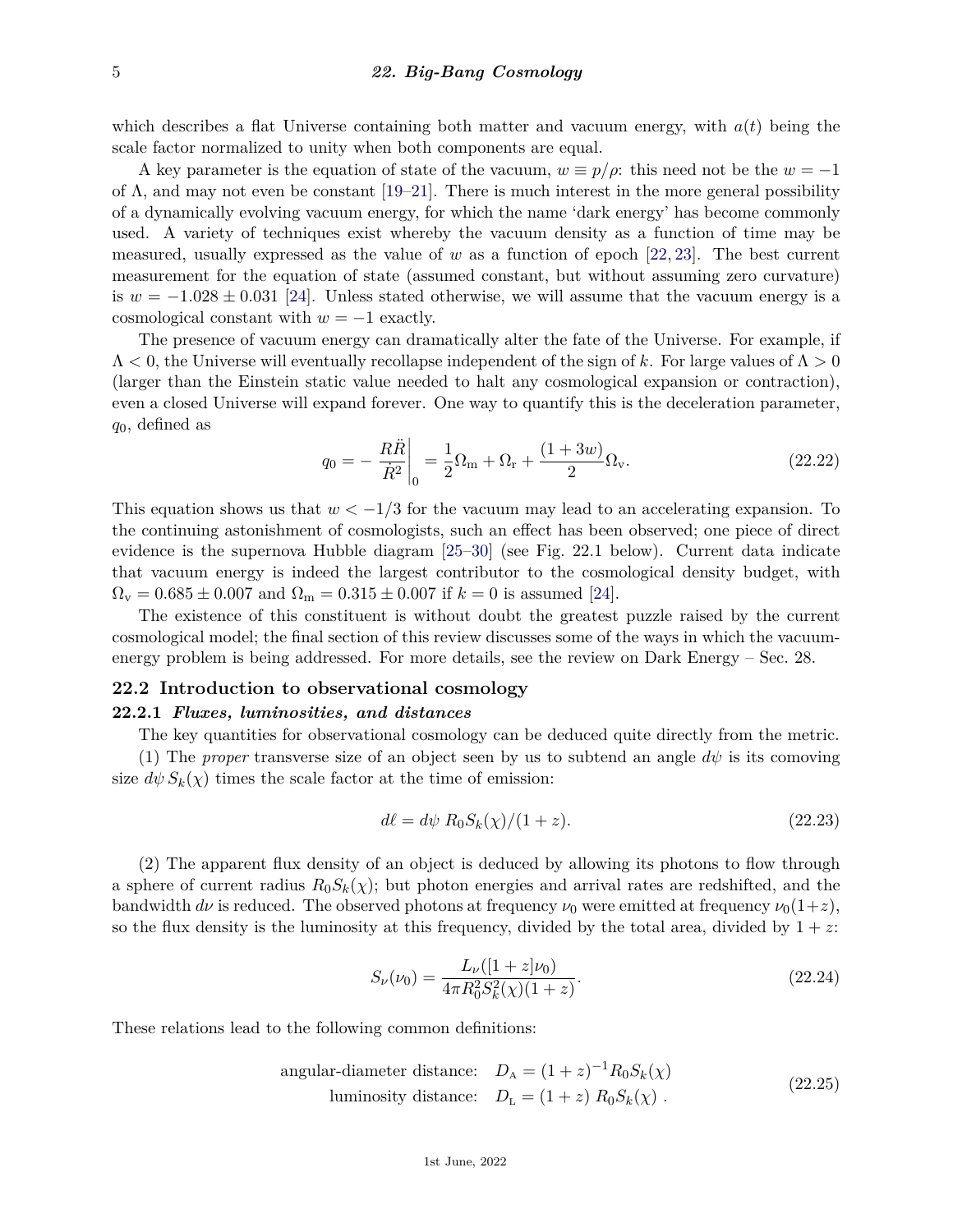

**Figure 22.1:** The type Ia supernova Hubble diagram, based on 1650 publicly available supernova distance estimates [\[28](#page-26-11)[–30\]](#page-26-10). The first panel shows that for  $z \ll 1$  the large-scale Hubble flow is indeed linear and uniform; the second panel shows an expanded scale, with the linear trend divided out, and with the redshift range extended to show how the Hubble law becomes nonlinear. ( $\Omega_r = 0$ is assumed.) Larger points with errors show median values in redshift bins. Comparison with the prediction of Friedmann models favors a vacuum-dominated Universe.

These distance-redshift relations are expressed in terms of observables by using the equation of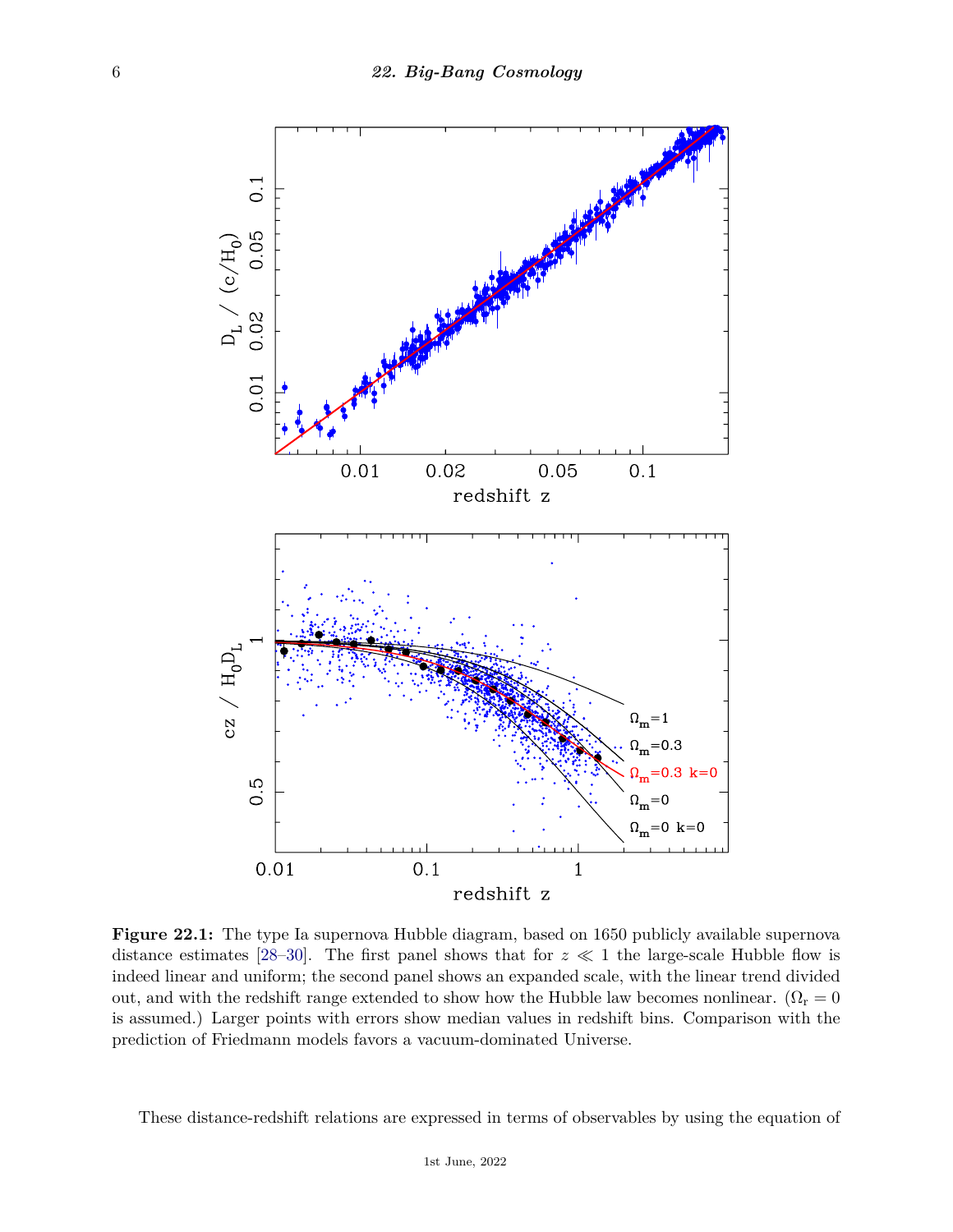a null radial geodesic  $(R(t)d\chi = dt)$  plus the Friedmann equation:

$$
R_0 d\chi = \frac{1}{H(z)} dz = \frac{1}{H_0} \left[ (1 - \Omega_m - \Omega_v - \Omega_r)(1 + z)^2 + \Omega_v (1 + z)^{3 + 3w} + \Omega_m (1 + z)^3 + \Omega_r (1 + z)^4 \right]^{-1/2} dz.
$$
 (22.26)

The main scale for the distance here is the Hubble length, 1*/H*0. The flux density is the product of the specific intensity  $I_{\nu}$  and the solid angle  $d\Omega$  subtended by the source:  $S_{\nu} = I_{\nu} d\Omega$ . Combining the angular size and flux-density relations thus gives the relativistic version of surface-brightness conservation:

$$
I_{\nu}(\nu_0) = \frac{B_{\nu}([1+z]\nu_0)}{(1+z)^3},\tag{22.27}
$$

where  $B_{\nu}$  is surface brightness (luminosity emitted into unit solid angle per unit area of source). We can integrate over  $\nu_0$  to obtain the corresponding total or bolometric formula:

$$
I_{\text{tot}} = \frac{B_{\text{tot}}}{(1+z)^4}.
$$
\n(22.28)

This cosmology-independent form expresses Liouville's Theorem: photon phase-space density is conserved along rays.

#### **22.2.2** *Distance data and geometrical tests of cosmology*

In order to confront these theoretical predictions with data, we have to bridge the divide between two extremes. Nearby objects may have their distances measured quite easily, but their radial velocities are dominated by deviations from the ideal Hubble flow, which typically have a magnitude of several hundred km s−<sup>1</sup> . On the other hand, objects at redshifts *<sup>z</sup> <sup>&</sup>gt;*<sup>∼</sup> <sup>0</sup>*.*<sup>01</sup> will have observed recessional velocities that differ from their ideal values by *<sup>&</sup>lt;*<sup>∼</sup> 10%, but absolute distances are much harder to supply in this case. The traditional solution to this problem is the construction of the distance ladder: an interlocking set of methods for obtaining relative distances between various classes of object, which begins with absolute distances at the 10 to 100 pc level, and terminates with galaxies at significant redshifts. This is discussed in the article on Cosmological Parameters – Sec. 25 of this *Review*.

One of the key developments in this area has been the use of type Ia supernovae (SNe), which now allow measurement of relative distances with 5% precision. In combination with improved Cepheid data from the HST plus improved measurements of the distance to the LMC (or alternatively a direct geometrical distance to the maser galaxy NGC4258), SNe results extend the distance ladder to the point where deviations from uniform expansion are negligible, leading to the best existing Cepheid-based value for  $H_0$ :  $73.2 \pm 1.3 \text{ km s}^{-1} \text{Mpc}^{-1}$  [\[31\]](#page-26-12). Better still, the analysis of high-z SNe has allowed a simple and direct test of cosmological geometry to be carried out: as shown in Fig. 22.1 and Fig. 22.2, supernova data and measurements of CMB anisotropies strongly favor a  $k = 0$  model dominated by vacuum energy. It is worth noting that there is some tension  $(4.2\sigma)$ between the Cepheid and CMB determinations of  $H_0$  (the latter is 67.4  $\pm$  0.5 [\[24\]](#page-26-8). While it is remarkable that the two very different methods give such similar results, the formal disagreement shows that either there are unidentified systematic errors or that some new post-CDM physics is required; there is no current consensus in the community on these alternatives. We do note that a recent analysis of SNe Ia with a calibration of the tip of the red-giant branch gives a result close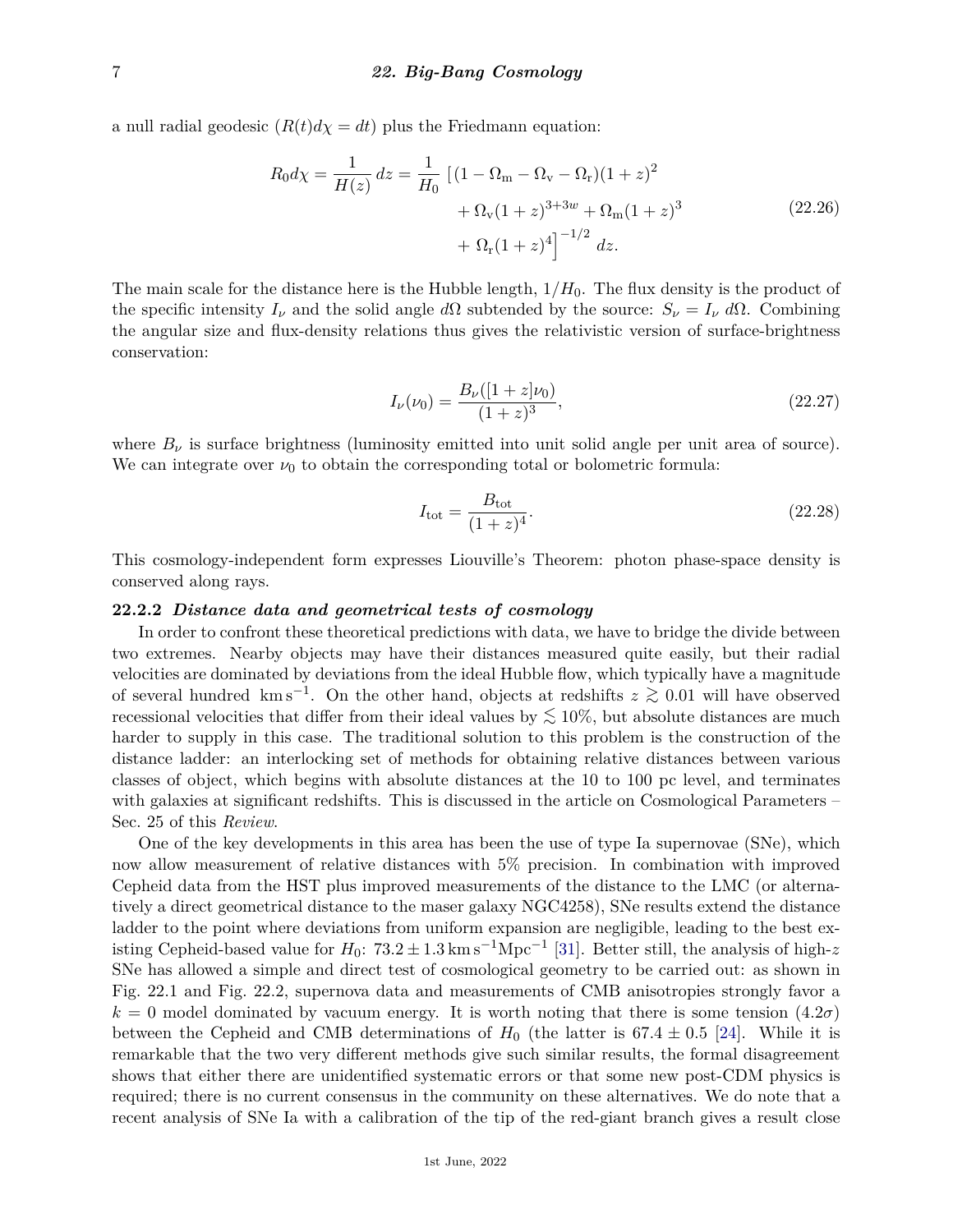to that of the CMB:  $69.8 \pm 0.6$  (stat.)  $\pm 1.6$  (sys.) km s<sup>-1</sup>Mpc<sup>-1</sup> [\[32,](#page-26-13)[33\]](#page-26-14). (See the review on Cosmological Parameters – Sec. 25 of this *Review* for a more comprehensive review of Hubble parameter determinations.)



**Figure 22.2:** Likelihood-based probability densities over the plane  $\Omega_{\Lambda}$  (*i.e.*,  $\Omega_{\rm v}$  assuming  $w = -1$ ) vs  $\Omega_{\rm m}$ . The colored locus derives from *Planck* [\[34\]](#page-26-15) and shows that the CMB alone requires a flat Universe  $\Omega_{\rm v} + \Omega_{\rm m} \simeq 1$  if the Hubble constant is not too high. The SNe Ia results [\[35\]](#page-26-16) very nearly constrain the orthogonal combination  $\Omega_{\rm v} - \Omega_{\rm m}$ , and the intersection of these constraints directly favors a flat model with  $\Omega_{\rm m} \simeq 0.3$ , as does the measurement of the Baryon Acoustic Oscillation lengthscale (for which a joint constraint is shown on this plot). The CMB alone is capable of breaking the degeneracy with  $H_0$  by using the measurements of gravitational lensing that can be made with modern high-resolution CMB data.

# **22.2.3** *Age of the Universe*

The most striking conclusion of relativistic cosmology is that the Universe has not existed forever. The dynamical result for the age of the Universe may be written as

$$
H_0 t_0 = \int_0^\infty \frac{dz}{(1+z)H(z)}
$$
  
= 
$$
\int_0^\infty \frac{dz}{(1+z) [(1+z)^2 (1+\Omega_{\rm m}z) - z(2+z)\Omega_{\rm v}]^{1/2}},
$$
 (22.29)

where we have neglected  $\Omega_r$  and chosen  $w = -1$ . Over the range of interest  $(0.1 \leq \Omega_m \leq 1,$  $|\Omega_{\rm v}| \lesssim 1$ ), this exact answer may be approximated to a few per cent accuracy by

$$
H_0 t_0 \simeq \frac{2}{3} \left( 0.7 \Omega_{\rm m} + 0.3 - 0.3 \Omega_{\rm v} \right)^{-0.3}.
$$
\n(22.30)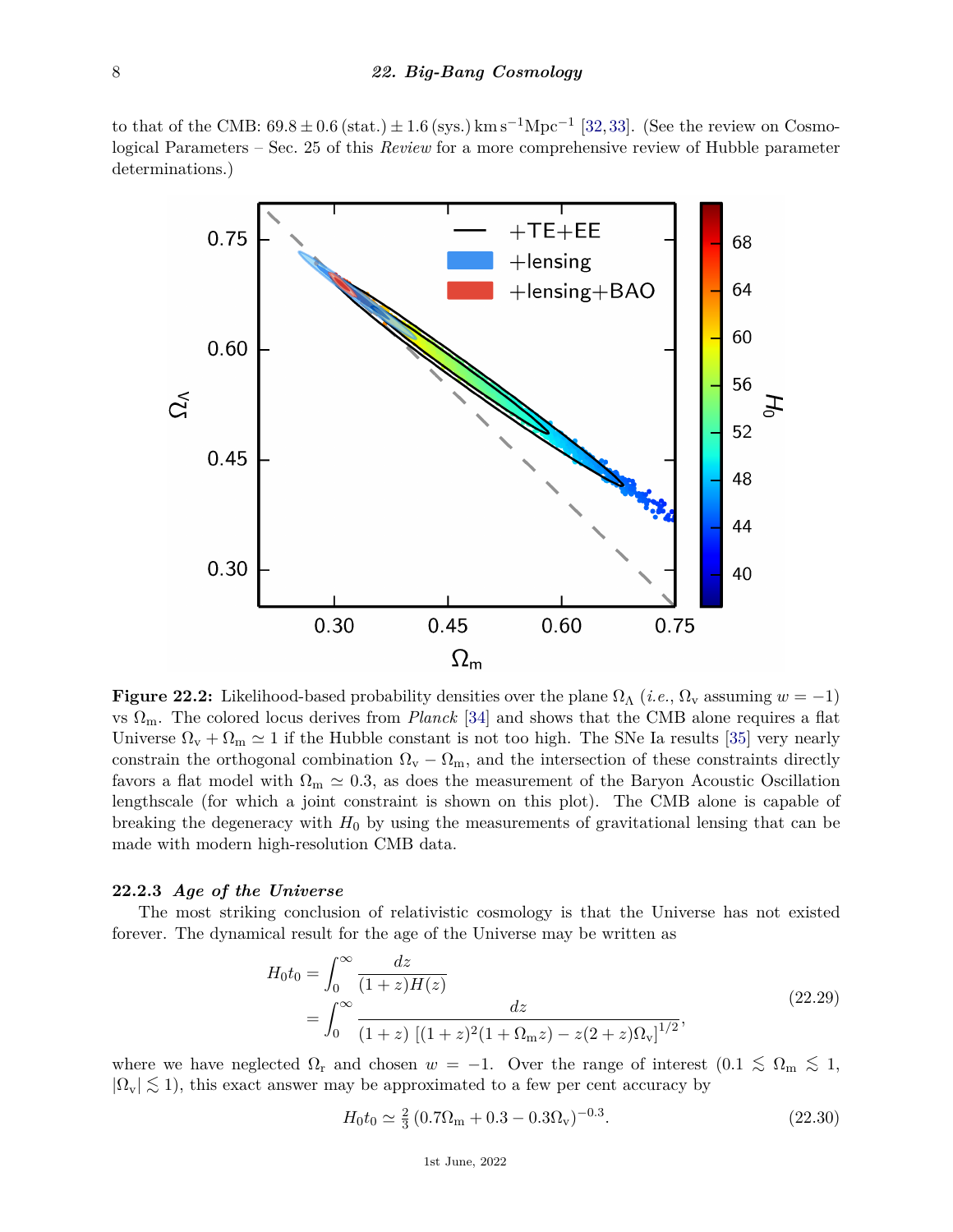For the special case that  $\Omega_m + \Omega_v = 1$ , the integral in Eq. (22.29) can be expressed analytically as

$$
H_0 t_0 = \frac{2}{3\sqrt{\Omega_v}} \ln \frac{1 + \sqrt{\Omega_v}}{\sqrt{1 - \Omega_v}} \quad (\Omega_m < 1).
$$
 (22.31)

The most accurate means of obtaining ages for astronomical objects is based on the natural clocks provided by radioactive decay. The use of these clocks is complicated by a lack of knowledge of the initial conditions of the decay. In the Solar System, chemical fractionation of different elements helps pin down a precise age for the pre-Solar nebula of 4.6 Gyr, but for stars it is necessary to attempt an a priori calculation of the relative abundances of nuclei that result from supernova explosions. In this way, a lower limit for the age of stars in the local part of the Milky Way of about 11 Gyr is obtained [\[36,](#page-26-17) [37\]](#page-26-18).

The other major means of obtaining cosmological age estimates is based on the theory of stellar evolution. In principle, the main-sequence turnoff point in the color-magnitude diagram of a globular cluster should yield a reliable age. But these have been controversial, owing to theoretical uncertainties in the evolution model – as well as observational uncertainties in the distance, dust extinction, and metallicity of clusters. The present consensus favors ages for the oldest clusters of about 13 Gyr [\[38\]](#page-26-19).

These methods are all consistent with the age deduced from studies of structure formation, using the microwave background and large-scale structure:  $t_0 = 13.80 \pm 0.02$  Gyr [\[24\]](#page-26-8), where the extra accuracy comes at the price of assuming the simple 6-parameter ΛCDM model to be true.

## **22.2.4** *Horizon, isotropy, flatness problems*

For photons, the radial equation of motion is just  $c \, dt = R \, d\chi$ . How far can a photon get in a given time? The answer is clearly

$$
\Delta \chi = \int_{t_1}^{t_2} \frac{dt}{R(t)} \equiv \Delta \eta,\tag{22.32}
$$

*i.e.*, just the interval of conformal time. We can replace dt by  $dR/\dot{R}$ , which the Friedmann equation says is  $\propto dR/\sqrt{\rho R^2}$  at early times. Thus, this integral converges if  $\rho R^2 \to \infty$  as  $t_1 \to 0$ , otherwise it diverges. Provided the equation of state is such that  $\rho$  changes faster than  $R^{-2}$ , light signals can only propagate a finite distance between the Big Bang and the present; there is then said to be a particle horizon. Such a horizon therefore exists in conventional Big-Bang models, which are dominated by radiation ( $\rho \propto R^{-4}$ ) at early times.

At late times, the integral for the horizon is largely determined by the matter-dominated phase, for which

$$
D_{\rm H} = R_0 \chi_{\rm H} \equiv R_0 \int_0^{t(z)} \frac{dt}{R(t)} \simeq \frac{6000}{\sqrt{\Omega_{\rm m} z}} \, h^{-1} \, \text{Mpc} \quad (z \gg 1). \tag{22.33}
$$

The horizon at the time of formation of the microwave background ('last scattering':  $z \approx 1100$ ) was thus of order 100 Mpc in size, subtending an angle of about 1<sup>o</sup>. Why then are the large number of causally disconnected regions we see on the microwave sky all at the same temperature? The Universe is very nearly isotropic and homogeneous, even though the initial conditions appear not to permit such a state to be constructed.

A related problem is that the  $\Omega = 1$  Universe is unstable:

$$
\Omega(a) - 1 = \frac{\Omega - 1}{1 - \Omega + \Omega_{\mathbf{v}} a^2 + \Omega_{\mathbf{m}} a^{-1} + \Omega_{\mathbf{r}} a^{-2}} ,
$$
\n(22.34)

where  $\Omega$  with no subscript is the total density parameter, and  $a(t) = R(t)/R_0$ . This requires  $\Omega(t)$ to be unity to arbitrary precision as the initial time tends to zero; a Universe of non-zero curvature today requires very finely tuned initial conditions.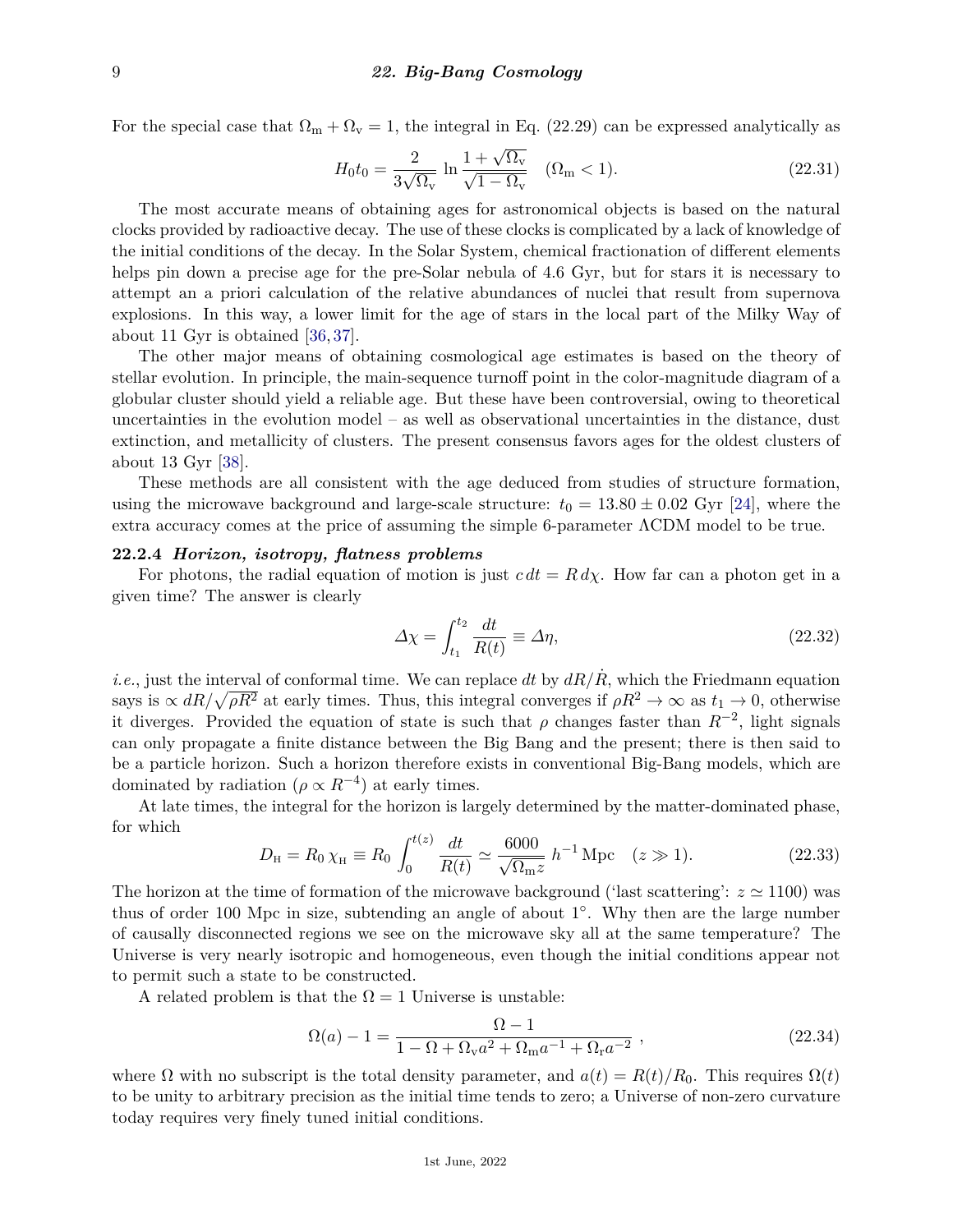# **22.3 The Hot Thermal Universe**

## **22.3.1** *Thermodynamics of the early Universe*

As alluded to above, we expect that much of the early Universe can be described by a radiationdominated equation of state. In addition, through much of the radiation-dominated period, thermal equilibrium is established by the rapid rate of particle interactions relative to the expansion rate of the Universe (see Sec. 22.3.3 below). In equilibrium, it is straightforward to compute the thermodynamic quantities,  $\rho$ ,  $p$ , and the entropy density,  $s$ . In general, the energy density for a given particle type *i* can be written as

$$
\rho_i = \int E_i \, dn_{q_i},\tag{22.35}
$$

with the density of states given by

$$
dn_{q_i} = \frac{g_i}{2\pi^2} \left( \exp[(E_{q_i} - \mu_i)/T_i] \pm 1 \right)^{-1} q_i^2 dq_i,
$$
\n(22.36)

where  $g_i$  counts the number of degrees of freedom for particle type *i*,  $E_{q_i}^2 = m_i^2 + q_i^2$ ,  $\mu_i$  is the chemical potential, and the  $\pm$  corresponds to either Fermi or Bose statistics. Similarly, we can define the pressure of a perfect gas as

$$
p_i = \frac{1}{3} \int \frac{q_i^2}{E_i} \, dn_{q_i}.\tag{22.37}
$$

The number density of species *i* is simply

$$
n_i = \int dn_{q_i},\tag{22.38}
$$

and the entropy density is

$$
s_i = \frac{\rho_i + p_i - \mu_i n_i}{T_i} \tag{22.39}
$$

In the Standard Model, a chemical potential is often associated with baryon number, and since the net baryon density relative to the photon density is known to be very small (of order  $10^{-9}$ ), we can neglect any such chemical potential when computing total thermodynamic quantities.

For photons, we can compute all of the thermodynamic quantities rather easily. Taking  $g_i = 2$ for the 2 photon polarization states, we have (in units where  $\hbar = k_B = 1$ )

$$
\rho_{\gamma} = \frac{\pi^2}{15} T^4
$$
,  $p_{\gamma} = \frac{1}{3} \rho_{\gamma}$ ,  $s_{\gamma} = \frac{4\rho_{\gamma}}{3T}$ ,  $n_{\gamma} = \frac{2\zeta(3)}{\pi^2} T^3$ , (22.40)

with  $2\zeta(3)/\pi^2 \simeq 0.2436$ . Note that Eq. (22.10) can be converted into an equation for entropy conservation. Recognizing that  $\dot{p} = s\dot{T}$ , Eq. (22.10) becomes

$$
d(sR^3)/dt = 0.\t(22.41)
$$

For radiation, this corresponds to the relationship between expansion and cooling,  $T \propto R^{-1}$  in an adiabatically expanding Universe. Note also that both *s* and  $n<sub>\gamma</sub>$  scale as  $T<sup>3</sup>$ .

# **22.3.2** *Radiation content of the Early Universe*

At the very high temperatures associated with the early Universe, massive particles are pair produced, and are part of the thermal bath. If for a given particle species *i* we have  $T \gg m_i$ , then we can neglect the mass in Eq. (22.35) to Eq. (22.39), and the thermodynamic quantities are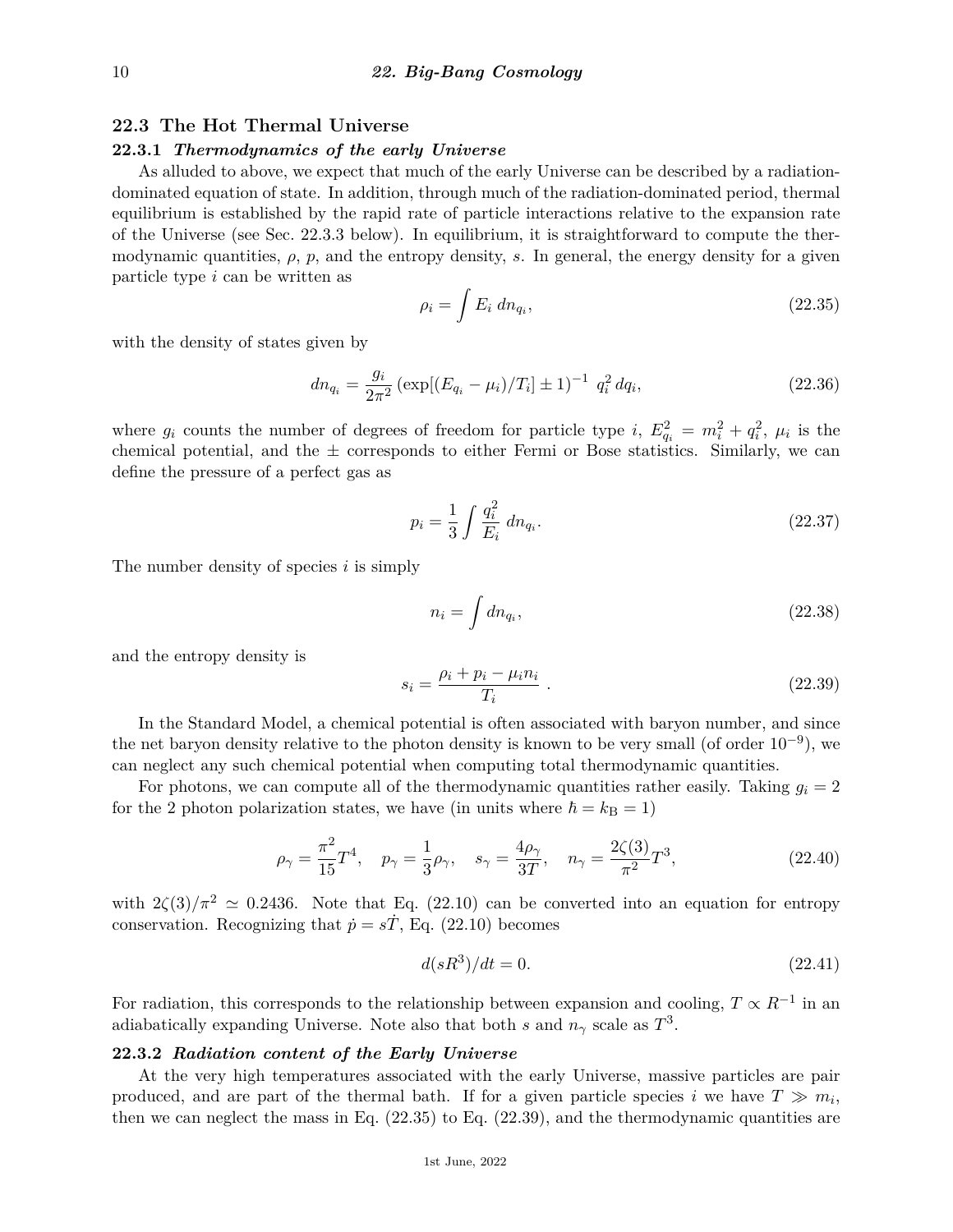easily computed as in Eq. (22.40). In general, we can approximate the energy density (at high temperatures) by including only those particles with  $m_i \ll T$ . In this case, we have

$$
\rho = \left(\sum_{B} g_B + \frac{7}{8} \sum_{F} g_F\right) \frac{\pi^2}{30} T^4 \equiv \frac{\pi^2}{30} N(T) T^4, \qquad (22.42)
$$

where  $g_{\text{B}(F)}$  is the number of degrees of freedom of each boson (fermion) and the sum runs over all boson and fermion states with  $m \ll T$ . The factor of 7/8 is due to the difference between the Fermi and Bose integrals. Eq. (22.42) defines the effective number of degrees of freedom, *N*(*T*), by taking into account new particle degrees of freedom as the temperature is raised. This quantity, calculated from high temperature lattice QCD, is plotted in Fig. 22.3 [\[39\]](#page-26-20). Near the QCD transition, there is a slight difference between the coefficient of  $T^4$  for  $\rho$  and the coefficient of  $T^3$  for the entropy density  $s = (2\pi^2/45)N_s(T)T^3$  [\[40\]](#page-26-21), as seen in the figure.



**Figure 22.3:** The effective numbers of relativistic degrees of freedom as a function of temperature. The sharp drop corresponds to the quark-hadron transition. The bottom panel shows the relative ratio between the number of degrees of freedom characterizing the energy density and the entropy.

The value of  $N(T)$  at any given temperature depends on the particle physics model. In the standard  $SU(3) \times SU(2) \times U(1)$  model, we can specify  $N(T)$  up to temperatures of  $O(100)$  GeV. The change in *N* (ignoring mass effects) can be seen in the table below.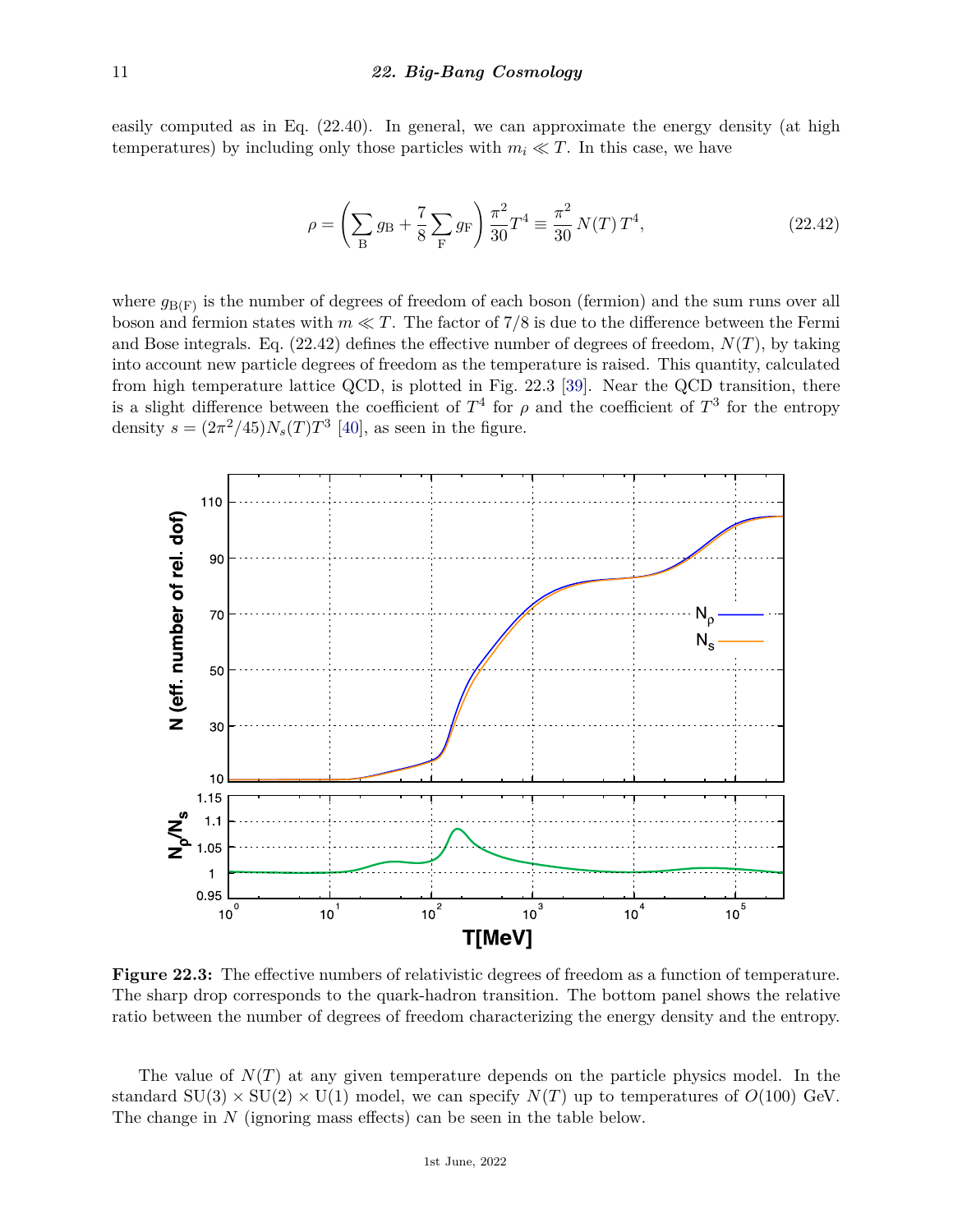| Temperature                        | New Particles                                | 4N(T) |
|------------------------------------|----------------------------------------------|-------|
| $T < m_e$                          | $\gamma$ 's + $\nu$ 's                       | 29    |
| $m_e < T < m_\mu$                  | $e^{\pm}$                                    | 43    |
| $m_{\mu} < T < m_{\pi}$            | $\mu^{\pm}$                                  | 57    |
| $m_{\pi} < T < T_c$ <sup>†</sup>   | $\pi$ 's                                     | 69    |
| $T_c < T < m_{\text{strange}}$     | $\pi$ 's + u, $\bar{u}$ , $d$ , $d$ + gluons | 205   |
| $m_s < T < m_{\text{charm}}$       | $s, \overline{s}$                            | 247   |
| $m_c < T < m_\tau$                 | $c, \bar{c}$                                 | 289   |
| $m_{\tau} < T < m_{\text{bottom}}$ | $\tau^{\pm}$                                 | 303   |
| $m_b < T < m_{\text{W,Z}}$         | $b, \overline{b}$                            | 345   |
| $m_{W,Z} < T < m_{\text{Higgs}}$   | $W^{\pm}, Z$                                 | 381   |
| $m_H < T < m_{\text{top}}$         | $H^0$                                        | 385   |
| $m_t < T$                          | t, t                                         | 427   |

 ${}^{\dagger}T_c$  corresponds to the confinement-deconfinement transition between quarks and hadrons.

At higher temperatures,  $N(T)$  will be model-dependent. For example, in the minimal  $SU(5)$ model, one needs to add 24 states to  $N(T)$  for the charged and colored X and Y gauge bosons, another 24 from the adjoint Higgs, and another 6 scalar degrees of freedom (in addition to the 4 associated with the complex Higgs doublet already counted in the longitudinal components of  $W^{\pm}$ and *Z*, and in *H*) from the 5 of Higgs. Hence for  $T > m_X$  in minimal SU(5),  $N(T) = 160.75$ . In a supersymmetric model this would at least double.

In the radiation-dominated epoch, Eq. (22.10) can be integrated (neglecting the *T*-dependence of *N*) giving us a relationship between the age of the Universe and its temperature

$$
t = \left(\frac{90}{32\pi^3 G_N N(T)}\right)^{1/2} T^{-2} . \tag{22.43}
$$

Put into a more convenient form

$$
t T_{\text{MeV}}^2 = 2.4[N(T)]^{-1/2},\tag{22.44}
$$

where  $t$  is measured in seconds and  $T_{\text{MeV}}$  in units of MeV.

#### **22.3.3** *Neutrinos and equilibrium*

Due to the expansion of the Universe, certain rates may be too slow to either establish or maintain equilibrium. Quantitatively, for each particle *i*, as a minimal condition for equilibrium, we will require that some rate *Γ<sup>i</sup>* involving that type be larger than the expansion rate of the Universe, or

$$
\Gamma_i > H. \tag{22.45}
$$

Recalling that the age of the Universe is determined by  $H^{-1}$ , this condition is equivalent to requiring that on average, at least one interaction has occurred over the lifetime of the Universe.

A good example for a process that goes in and out of equilibrium is the weak interaction of neutrinos. On dimensional grounds, one can estimate the thermally averaged scattering crosssection:

$$
\langle \sigma v \rangle \sim O(10^{-2})T^2/m_{\rm W}^4 \tag{22.46}
$$

for  $T \lesssim m_{\rm w}$ . Recalling that the number density of leptons is  $n \propto T^3$ , we can compare the weak interaction rate,  $\Gamma_{\text{wk}} \sim n \langle \sigma v \rangle$ , with the expansion rate,

$$
H = \left(\frac{8\pi G_{\rm N}\rho}{3}\right)^{1/2} = \left(\frac{8\pi^3}{90}N(T)\right)^{1/2}T^2/M_{\rm P}
$$
  

$$
\approx 1.66N(T)^{1/2}T^2/M_{\rm P},
$$
 (22.47)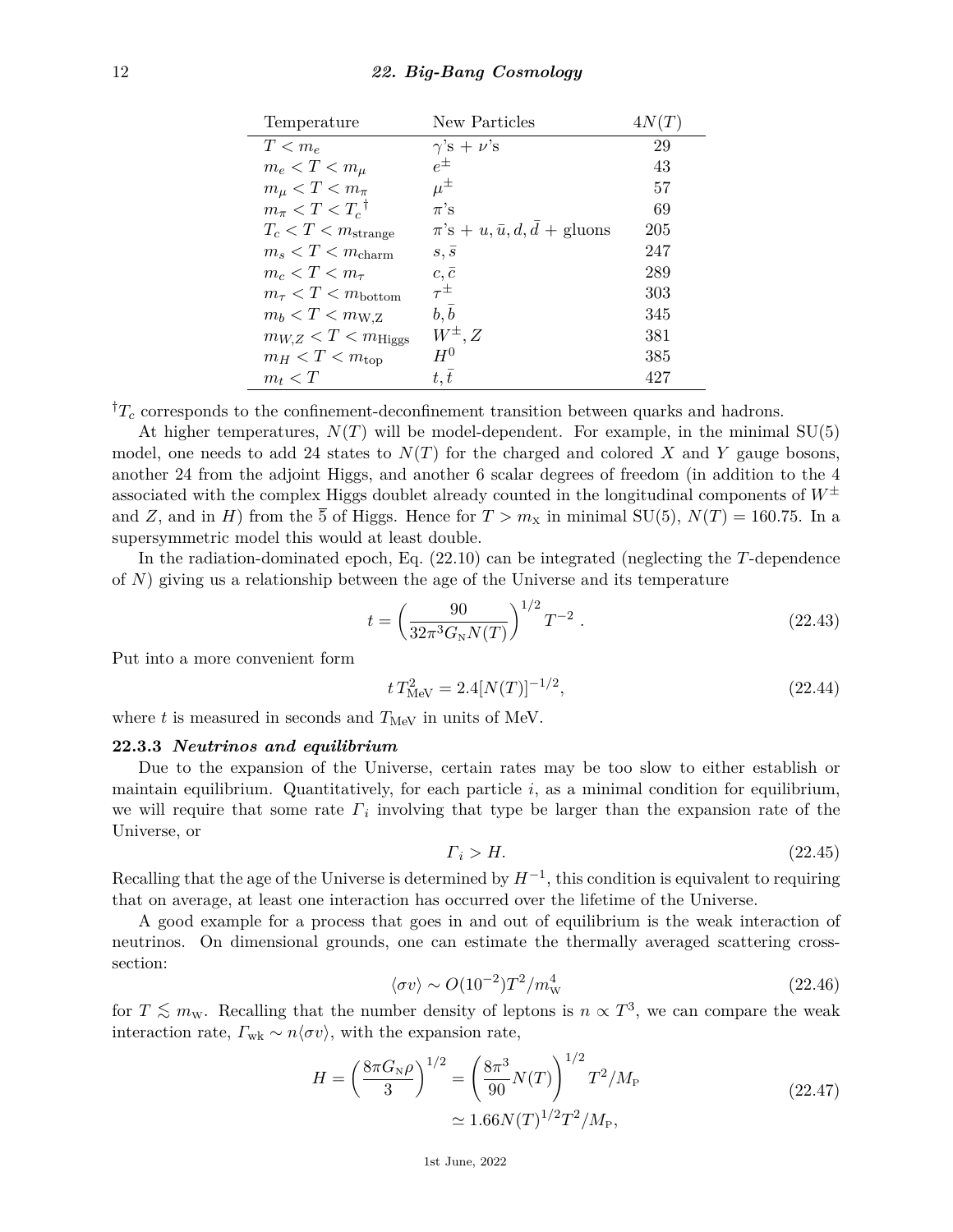where the Planck mass  $M_{\rm P} = G_{\rm N}^{-1/2} = 1.22 \times 10^{19}$  GeV.

Neutrinos will be in equilibrium when  $\Gamma_{\text{wk}} > H$  or

$$
T > (500 \, m_{\rm W}^4 / M_{\rm P})^{1/3} \sim 1 \text{ MeV}.
$$
 (22.48)

However, this condition assumes  $T \ll m_{\rm w}$ ; for higher temperatures, we should write  $\langle \sigma v \rangle \sim$  $O(10^{-2})/T^2$ , so that  $\Gamma \sim 10^{-2}T$ . Thus, in the very early stages of expansion, at temperatures  $T \gtrsim 10^{-2} M_{\text{P}} / \sqrt{N}$ , equilibrium will not have been established.

Having attained a quasi-equilibrium stage, the Universe then cools further to the point where the interaction and expansion timescales match once again. The temperature at which these rates are equal is commonly referred to as the neutrino decoupling or freeze-out temperature and is defined by  $\Gamma_{wk}(T_d) = H(T_d)$ . For  $T < T_d$ , neutrinos drop out of equilibrium. The Universe becomes transparent to neutrinos and their momenta simply redshift with the cosmic expansion. The effective neutrino temperature will simply fall with  $T \sim 1/R$ .

Soon after decoupling,  $e^{\pm}$  pairs in the thermal background begin to annihilate (when  $T \lesssim m_e$ ). Because the neutrinos are decoupled, the energy released due to annihilation heats up the photon background relative to the neutrinos. The change in the photon temperature can be easily computed from entropy conservation. The neutrino entropy must be conserved separately from the entropy of interacting particles. A straightforward computation yields

$$
T_{\nu} = (4/11)^{1/3} T_{\gamma} \simeq 1.9 \text{ K.}
$$
\n(22.49)

The total entropy density is therefore given by the contribution from photons and 3 flavors of neutrinos

$$
s = \frac{4}{3} \frac{\pi^2}{30} \left( 2 + \frac{21}{4} (T_\nu/T_\gamma)^3 \right) T_\gamma^3 = \frac{4}{3} \frac{\pi^2}{30} \left( 2 + \frac{21}{11} \right) T_\gamma^3 = 7.04 \, n_\gamma. \tag{22.50}
$$

Similarly, the total relativistic energy density is given by

$$
\rho_r = \frac{\pi^2}{30} \left[ 2 + \frac{21}{4} (T_\nu/T_\gamma)^4 \right] T_\gamma^4 \simeq 1.68 \rho_\gamma. \tag{22.51}
$$

In practice, a small correction is needed to this, since neutrinos are not totally decoupled at  $e^{\pm}$ annihilation: the effective number of massless neutrino species is 3.044, rather than 3 [\[41\]](#page-26-22).

This expression ignores neutrino rest masses, but current oscillation data require at least one neutrino eigenstate to have a mass exceeding 0.05 eV. In this minimal case,  $\Omega_{\nu}h^2 = 6 \times 10^{-4}$ , so the neutrino contribution to the matter budget would be negligibly small (which is our normal assumption). However, a nearly degenerate pattern of mass eigenstates could allow larger densities, since oscillation experiments only measure differences in  $m^2$  values. Note that a 0.05-eV neutrino has  $T_{\nu} = m_{\nu}$  at  $z \approx 296$ , so the above expression for the total present relativistic density is really only an extrapolation. However, neutrinos are almost certainly relativistic at all epochs where the radiation content of the Universe is dynamically significant.

### **22.3.4** *Field theory and phase transitions*

It is very likely that the Universe has undergone one or more phase transitions during the course of its evolution [\[42](#page-26-23)[–45\]](#page-27-0). Our current vacuum state is described by  $SU(3)_c\times U(1)_{em}$ , which in the Standard Model is a remnant of an unbroken  $SU(3)_c \times SU(2)_L \times U(1)_Y$  gauge symmetry. Symmetry breaking occurs when a non-singlet gauge field (the Higgs field in the Standard Model) picks up a non-vanishing vacuum expectation value, determined by a scalar potential. For example, a simple (non-gauged) potential describing symmetry breaking is  $V(\phi) = \frac{1}{4}\lambda\phi^4 - \frac{1}{2}$  $\frac{1}{2}\mu^2\phi^2 + V(0).$ The resulting expectation value is simply  $\langle \phi \rangle = \mu/\sqrt{\lambda}$ .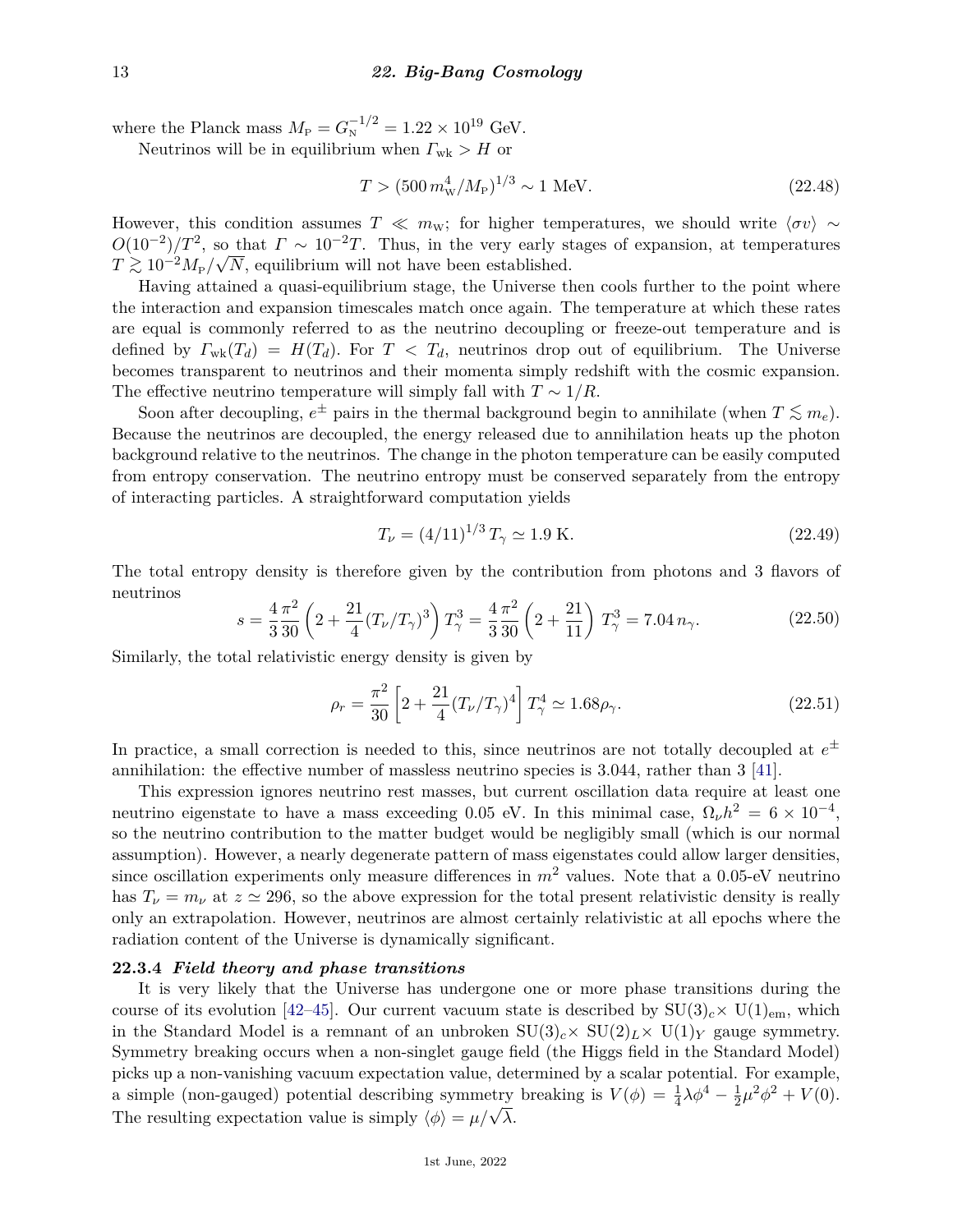In the early Universe, finite temperature radiative corrections typically add terms to the potential of the form  $\phi^2 T^2$ . Thus, at very high temperatures, the symmetry is restored and  $\langle \phi \rangle = 0$ . As the Universe cools, depending on the details of the potential, symmetry breaking will occur via a first-order phase transition in which the field tunnels through a potential barrier, or via a second-order transition in which the field evolves smoothly from one state to another (as would be the case for the above example potential).

The evolution of scalar fields can have a profound impact on the early Universe. The equation of motion for a scalar field  $\phi$  can be derived from the energy-momentum tensor

$$
T_{\mu\nu} = \partial_{\mu}\phi\partial_{\nu}\phi - \frac{1}{2}g_{\mu\nu}\partial_{\rho}\phi\partial^{\rho}\phi - g_{\mu\nu}V(\phi). \tag{22.52}
$$

By associating  $\rho = T_{00}$  and  $p = R^{-2}(t)T_{ii}$  we have

$$
\rho = \frac{1}{2}\dot{\phi}^2 + \frac{1}{2}R^{-2}(t)(\nabla\phi)^2 + V(\phi)
$$
  
\n
$$
p = \frac{1}{2}\dot{\phi}^2 - \frac{1}{6}R^{-2}(t)(\nabla\phi)^2 - V(\phi)
$$
, (22.53)

and from Eq. (22.10) we can write the equation of motion (by considering a homogeneous region, we can ignore the gradient terms)

$$
\ddot{\phi} + 3H\dot{\phi} = -\partial V/\partial \phi.
$$
\n(22.54)

# **22.3.5** *Inflation*

In Sec. 22.2.4, we discussed some of the problems associated with the standard Big-Bang model. However, during a phase transition, our assumptions of an adiabatically expanding Universe are generally not valid. If, for example, a phase transition occurred in the early Universe such that the field evolved slowly from the symmetric state to the global minimum, the Universe may have been dominated by the vacuum energy density associated with the potential near  $\phi \simeq 0$ . During this period of slow evolution, the energy density due to radiation will fall below the vacuum energy density,  $\rho \ll V(0)$ . When this happens, the expansion rate will be dominated by the constant  $V(0)$ , and we obtain the exponentially expanding solution given in Eq.  $(22.20)$ . When the field evolves towards the global minimum it will begin to oscillate about the minimum, energy will be released during its decay, and a hot thermal Universe will be restored. If released fast enough, it will produce radiation at a temperature  $NT_R^4 \lesssim V(0)$ . In this reheating process, entropy has been created and the final value of *R T* is greater than the initial value of *R T*. Thus, we see that, during a phase transition, the relation *R T* ∼ constant need not hold true. This is the basis of the inflationary Universe scenario [\[46](#page-27-1)[–48\]](#page-27-2).

If, during the phase transition, the value of  $RT$  changed by a factor of  $O(10^{29})$ , the cosmological problems discussed above would be solved. The observed isotropy would be generated by the immense expansion; one small causal region could get blown up, and thus our entire visible Universe would have been in thermal contact some time in the past. In addition, the density parameter  $\Omega$ would have been driven to 1 (with exponential precision). Density perturbations will be stretched by the expansion,  $\lambda \sim R(t)$ . Thus it will appear that  $\lambda \gg H^{-1}$  or that the perturbations have left the horizon, where in fact the size of the causally connected region is now no longer simply  $H^{-1}$ . However, not only does inflation offer an explanation for large scale perturbations, it also offers a source for the perturbations themselves through quantum fluctuations.

Problems with early models of inflation based on either a first-order [\[49\]](#page-27-3) or second-order [\[50,](#page-27-4)[51\]](#page-27-5) phase transition of a Grand Unified Theory led to models invoking a completely new scalar field: the inflaton,  $\phi$ . The potential of this field,  $V(\phi)$ , needs to have a very low gradient and curvature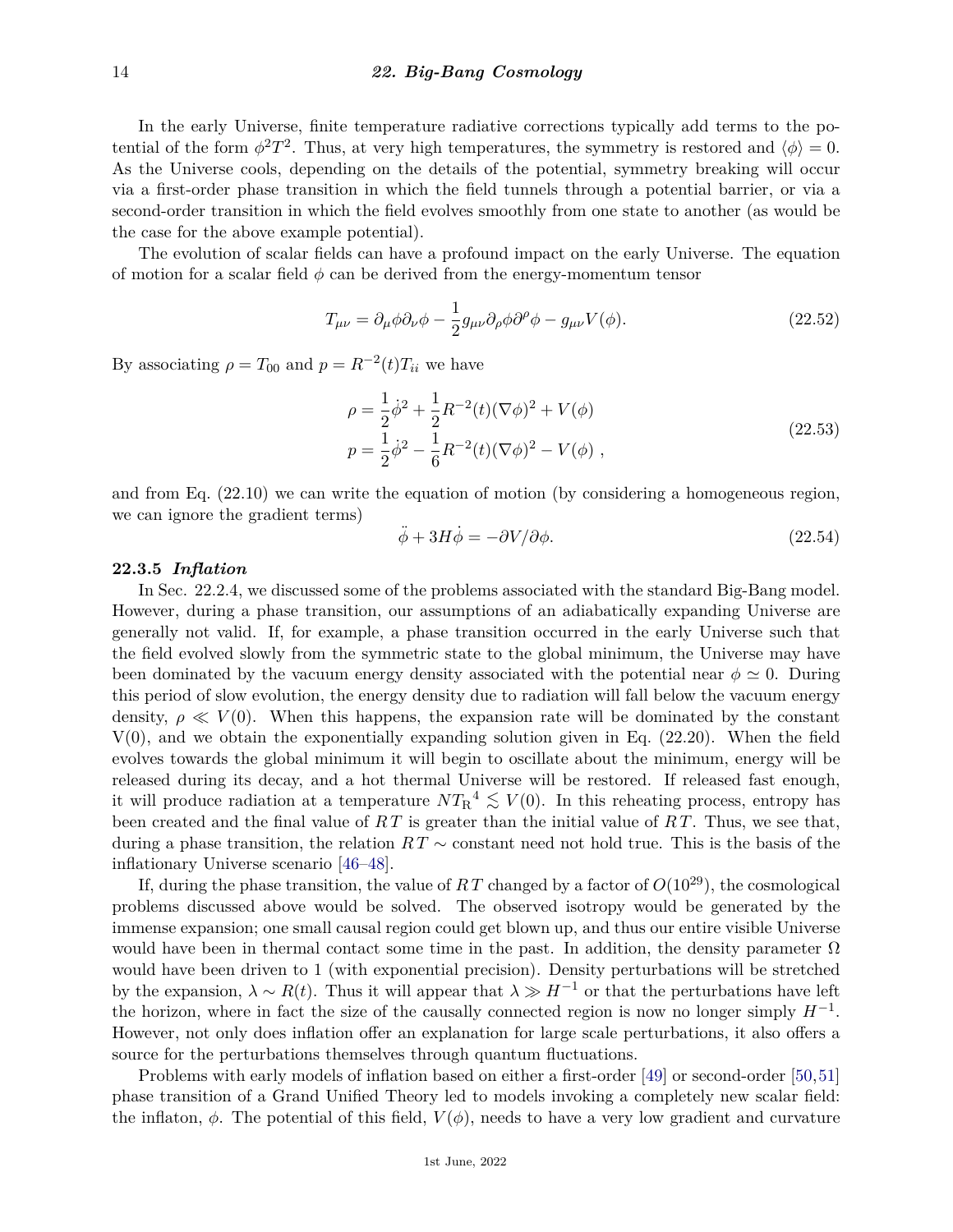in order to match observed metric fluctuations. For a more thorough discussion of the problems of early models and a host of current models being studied see the review on inflation – Sec. 23 of this *Review*. In most current inflation models, reheated bubbles typically do not percolate, so inflation is 'eternal' and continues with exponential expansion in the region outside bubbles. These causally disconnected bubble Universes constitute a 'multiverse', where low-energy physics can vary between different bubbles. This has led to a controversial 'anthropic' approach to cosmology [\[52–](#page-27-6)[54\]](#page-27-7), where observer selection within the multiverse can be introduced as a means of understanding e.g. why the observed level of vacuum energy is so low (because larger values suppress growth of structure).

#### **22.3.6** *Baryogenesis*

The Universe appears to be populated exclusively with matter rather than antimatter. Indeed antimatter is only detected in accelerators or in cosmic rays. However, the presence of antimatter in the latter is understood to be the result of collisions of primary particles in the interstellar medium. There is in fact strong evidence against primary forms of antimatter in the Universe. Furthermore, the density of baryons compared to the density of photons is extremely small,  $\eta \sim 10^{-9}$ .

The production of a net baryon asymmetry requires baryon number violating interactions, *C* and *CP* violation, and a departure from thermal equilibrium [\[55\]](#page-27-8). The first two of these ingredients are expected to be contained in Grand Unified Theories (GUTs) as well as in the non-perturbative sector of the Standard Model; the third can be realized in an expanding Universe where, as we have seen, interactions come in and out of equilibrium.

There are several interesting and viable mechanisms for the production of the baryon asymmetry. While we can not review any of them here in any detail, we mention some of the important scenarios. In all cases, all three ingredients listed above are incorporated. One of the first mechanisms was based on the out of equilibrium decay of a massive particle such as a superheavy GUT gauge or Higgs boson [\[56,](#page-27-9)[57\]](#page-27-10). A novel mechanism involving the decay of flat directions in supersymmetric models is known as the Affleck-Dine scenario [\[58\]](#page-27-11). There is also the possibility of generating the baryon asymmetry at the electro-weak scale using the non-perturbative interactions of sphalerons [\[59\]](#page-27-12). Because these interactions conserve the sum of baryon and lepton number,  $B + L$ , it is possible to first generate a lepton asymmetry (*e.g.*, by the out-of-equilibrium decay of a superheavy right-handed neutrino), which is converted to a baryon asymmetry at the electro-weak scale [\[60\]](#page-27-13). This mechanism is known as lepto-baryogenesis, or simply leptogenesis.

### **22.3.7** *Nucleosynthesis*

An essential element of the standard cosmological model is Big-Bang nucleosynthesis (BBN), the theory that predicts the abundances of the light element isotopes D,  ${}^{3}$ He,  ${}^{4}$ He, and  ${}^{7}$ Li. Nucleosynthesis takes place at a temperature scale of order 1 MeV. The nuclear processes lead primarily to  ${}^{4}$ He, with a primordial mass fraction of about 25%. Lesser amounts of the other light elements are produced: about  $10^{-5}$  of D and <sup>3</sup>He and about  $10^{-10}$  of <sup>7</sup>Li by number relative to H. The abundances of the light elements depend almost solely on one key parameter, the baryon-to-photon ratio, *η*. The nucleosynthesis predictions can be compared with observational determinations of the abundances of the light elements. Consistency between theory and observations driven primarily by recent D/H measurements [\[61,](#page-27-14) [62\]](#page-27-15) leads to a range of

$$
5.8 \times 10^{-10} < \eta < 6.5 \times 10^{-10}.\tag{22.55}
$$

 $\eta$  is related to the fraction of  $\Omega$  contained in baryons:

$$
\Omega_{\rm b} = 3.66 \times 10^7 \eta \, h^{-2},\tag{22.56}
$$

or  $10^{10}\eta = 274\Omega_b h^2$ . The *Planck* result [\[24\]](#page-26-8) for  $\Omega_b h^2$  of 0.0224  $\pm$  0.0002 translates into a value of  $\eta = 6.12 \pm 0.04$ . This result can be used to 'predict' the light element abundances, which can in turn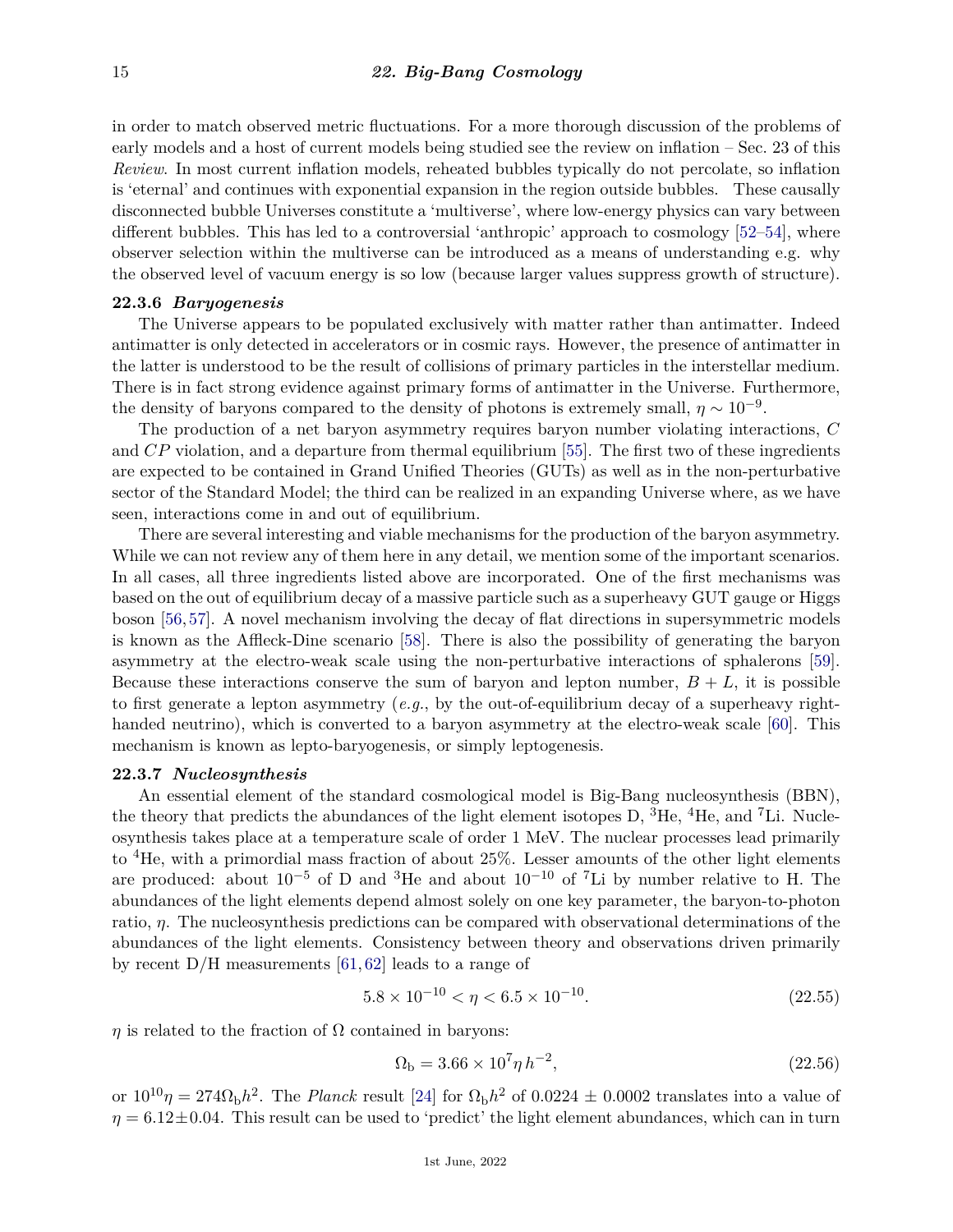be compared with observation  $[63]$ . The resulting D/H abundance is in excellent agreement with that found in quasar absorption systems. It is in reasonable agreement with the helium abundance observed in extragalactic HII regions (once systematic uncertainties are accounted for), but is in poor agreement with the Li abundance observed in the atmospheres of halo dwarf stars [\[64\]](#page-27-17). See the review on BBN – Sec. 24 of this *Review* for a detailed discussion of BBN or references [\[65–](#page-27-18)[69\]](#page-27-19).

# **22.3.8** *The transition to a matter-dominated Universe*

In the Standard Model, the temperature (or redshift) at which the Universe undergoes a transition from a radiation-dominated to a matter-dominated Universe is determined by the amount of dark matter. Assuming three nearly massless neutrinos, the energy density in radiation at temperatures  $T \ll 1$  MeV, is given by

$$
\rho_{\rm r} = \frac{\pi^2}{30} \left[ 2 + \frac{21}{4} \left( \frac{4}{11} \right)^{4/3} \right] T^4. \tag{22.57}
$$

In the absence of non-baryonic dark matter, the matter density can be written as

$$
\rho_{\rm m} = m_{\rm N} \eta \, n_{\gamma},\tag{22.58}
$$

where  $m_N$  is the nucleon mass. Recalling that  $n_\gamma \propto T^3$  [cf. Eq. (22.40)], we can solve for the temperature or redshift at the matter-radiation equality when  $\rho_r = \rho_m$ ,

$$
T_{\text{eq}} = 0.22 \, m_{\text{N}} \, \eta \qquad \text{or} \qquad (1 + z_{\text{eq}}) = 0.22 \, \eta \frac{m_{\text{N}}}{T_0}, \tag{22.59}
$$

where  $T_0$  is the present temperature of the microwave background. For  $\eta = 6.1 \times 10^{-10}$ , this corresponds to a temperature  $T_{eq} \simeq 0.13$  eV or  $(1 + z_{eq}) \simeq 550$ . A transition this late would be problematic for structure formation (see Sec. 22.4.5).

The redshift of matter domination can be pushed back significantly if non-baryonic dark matter is present. If instead of Eq. (22.58), we write

$$
\rho_{\rm m} = \Omega_{\rm m}\rho_{\rm c} \left(\frac{T}{T_0}\right)^3,\tag{22.60}
$$

we find that

$$
T_{\text{eq}} = 0.9 \frac{\Omega_{\text{m}} \rho_{\text{c}}}{T_0^3} \qquad \text{or} \qquad (1 + z_{\text{eq}}) = 2.4 \times 10^4 \Omega_{\text{m}} h^2. \tag{22.61}
$$

# **22.4 The Universe at late times**

#### **22.4.1** *The CMB*

One form of the infamous Olbers' paradox says that, in Euclidean space, surface brightness is independent of distance. Every line of sight will terminate on matter that is hot enough to be ionized and so scatter photons:  $T \gtrsim 10^3$  K, and the sky should therefore shine as brightly as the surface of the Sun. The reason the night sky is dark is entirely due to the expansion, which cools the radiation temperature to 2.73 K. This gives a Planck function peaking at around 1 mm to produce the CMB.

The CMB spectrum is a very accurate match to a Planck function [\[70\]](#page-27-20). (See the review on CMB – Sec. 29 of this *Review*.) The COBE estimate of the temperature is [\[71\]](#page-27-21)

$$
T = 2.7255 \pm 0.0006 \,\mathrm{K}.\tag{22.62}
$$

The lack of any distortion of the Planck spectrum is a strong physical constraint. It is very difficult to account for in any expanding Universe other than one that passes through a hot stage.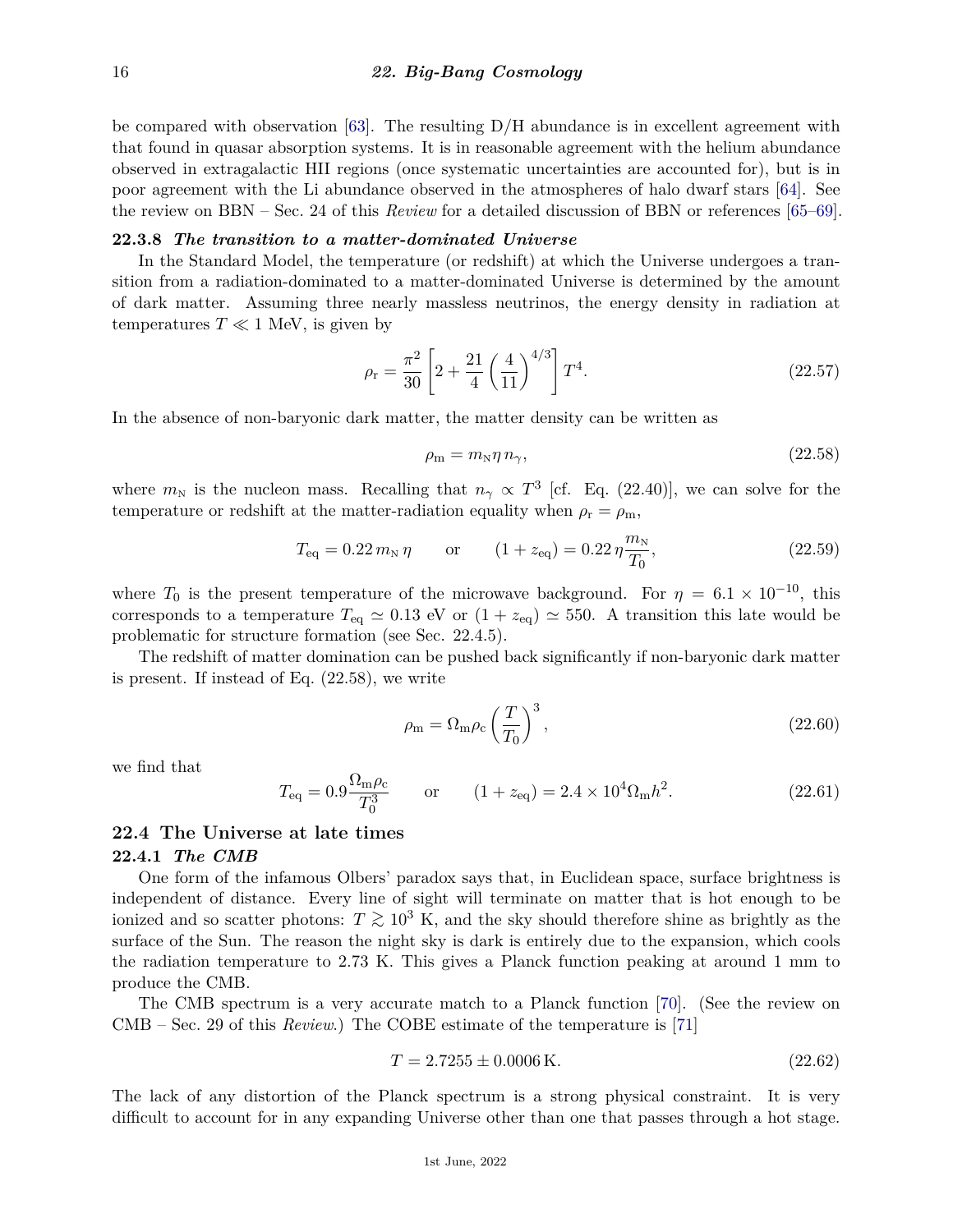Alternative schemes for generating the radiation, such as thermalization of starlight by dust grains, inevitably generate a superposition of temperatures. What is required in addition to thermal equilibrium is that  $T \propto 1/R$ , so that radiation from different parts of space arrive at an observer with the same apparent temperature.

Although it is common to speak of the CMB as originating at 'recombination', a more accurate terminology is the era of 'last scattering'. In practice, this takes place at  $z \approx 1100$ , almost independently of the main cosmological parameters, at which time the fractional ionization is very small. This occurred when the age of the Universe was about 370,000 years. But the CMB photons themselves were not generated at this point, and were the result of thermalization at  $z \sim 10^7$ . (See the review on CMB – Sec. 29 of this *Review* for a full discussion of the CMB.)

#### **22.4.2** *Matter in the Universe*

One of the main tasks of cosmology is to measure the density of the Universe, and how this is divided between dark matter and baryons. The baryons consist partly of stars, with  $0.002 \lesssim \Omega_* \lesssim$ 0*.*003 [\[72\]](#page-27-22) but mainly inhabit the intergalactic medium (IGM). One powerful way in which this can be studied is via the absorption of light from distant luminous objects such as quasars. Even very small amounts of neutral hydrogen can absorb rest-frame UV photons (the Gunn-Peterson effect), and should suppress the continuum by a factor  $\exp(-\tau)$ , where

$$
\tau \simeq 10^{4.62} h^{-1} \left[ \frac{n_{\rm HI}(z)/\rm m^{-3}}{(1+z)\sqrt{1+\Omega_{\rm m}z}} \right] \,, \tag{22.63}
$$

and this expression applies while the Universe is matter dominated ( $z \gtrsim 1$  in the  $\Omega_{\rm m} = 0.3 \Omega_{\rm v} = 0.7$ model). At  $z < 6$ , the dominant effect on quasar spectra is a 'forest' of narrow absorption lines, which produce a mean  $\tau = 1$  in the Ly $\alpha$  forest at about  $z = 3$ , and so we have  $\Omega_{\rm HI} \simeq 10^{-6.7} h^{-1}$ . This is such a small number that the IGM must be very highly ionized at these redshifts, apart from a few high-density clumps. But at *z >* 6 there is good evidence for a 'reionization' era at which the general IGM is not so strongly ionized [\[73\]](#page-27-23). As discussed below, this ionized IGM at low *z* is also detectable via the secondary Compton scattering of CMB photons.

The Ly*α* forest is of great importance in pinning down the abundance of deuterium. Because electrons in deuterium differ in reduced mass by about 1 part in 4000 compared to hydrogen, each absorption system in the  $Ly\alpha$  forest is accompanied by an offset deuterium line. By careful selection of systems with an optimal HI column density, a measurement of the D/H ratio can be made. This has now been done with high accuracy in 10 quasars, with consistent results [\[61\]](#page-27-14). Combining these determinations with the theory of primordial nucleosynthesis yields a baryon density of  $\Omega_{\rm b}h^2 = 0.021 - 0.024$  (95% confidence) in excellent agreement with the Planck result. (See also the review on BBN – Sec. 24 of this *Review*.)

Ionized IGM can also be detected in emission when it is densely clumped, via bremsstrahlung radiation. This generates the spectacular X-ray emission from rich clusters of galaxies. Studies of this phenomenon allow us to achieve an accounting of the total baryonic material in clusters. Within the central  $\simeq$  1 Mpc, the masses in stars, X-ray emitting gas, and total dark matter can be determined with reasonable accuracy (perhaps 20% rms), and this allows a minimum baryon fraction to be determined [\[74,](#page-27-24) [75\]](#page-27-25):

$$
\frac{M_{\text{baryons}}}{M_{\text{total}}} \gtrsim 0.009 + (0.066 \pm 0.003) h^{-3/2}.
$$
\n(22.64)

Because clusters are the largest collapsed structures, it is reasonable to take this as applying to the Universe as a whole. This equation implies a minimum baryon fraction of perhaps 12% (for reasonable *h*), which is too high for  $\Omega_{\rm m} = 1$  if we take  $\Omega_{\rm b} h^2 \simeq 0.02$  from nucleosynthesis. This is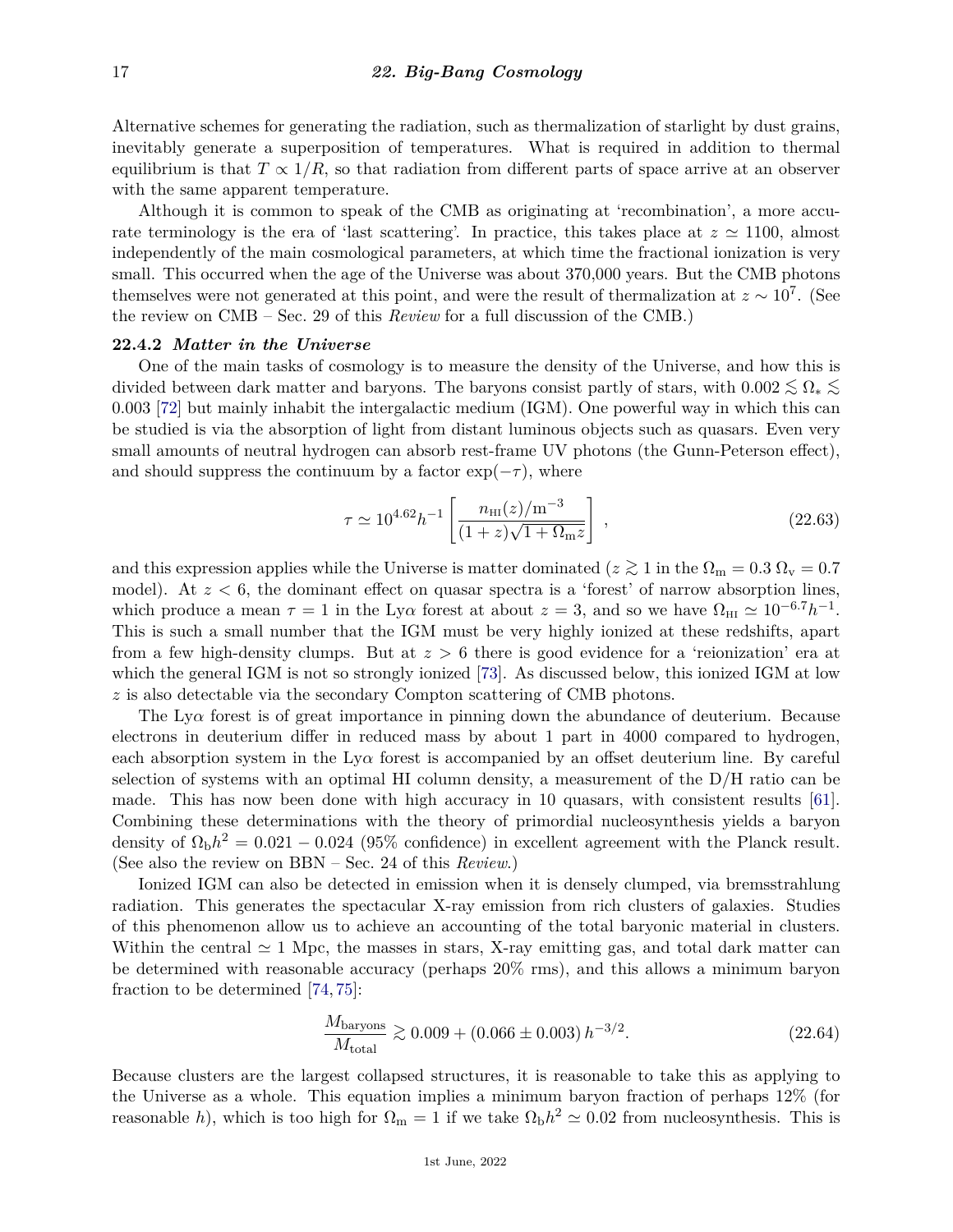therefore one of the more robust arguments in favor of  $\Omega_{\rm m} \simeq 0.3$ . (See the review on Cosmological Parameters – Sec. 25 of this *Review*.) This argument is also consistent with the inference on  $\Omega_{\rm m}$ that can be made from Fig. 22.2.

This method is much more robust than the older classical technique for weighing the Universe:  $'L \times M/L$ . The overall light density of the Universe is reasonably well determined from redshift surveys of galaxies, so that a good determination of mass *M* and luminosity *L* for a single object suffices to determine  $\Omega_{\rm m}$  – but only *if* the mass-to-light ratio were universal.

# **22.4.3** *Gravitational lensing*

A robust method for determining masses in cosmology is to use gravitational light deflection. Most systems can be treated as a geometrically thin gravitational lens, where the light bending is assumed to take place only at a single distance. Simple geometry then determines a mapping between the coordinates in the intrinsic source plane (S) and the observed image plane (I):

$$
\alpha(D_{\rm L}\theta_{\rm I}) = \frac{D_{\rm s}}{D_{\rm LS}}(\theta_{\rm I} - \theta_{\rm s}),\tag{22.65}
$$

where the angles  $\theta_{\rm I}, \theta_{\rm S}$ , and  $\alpha$  are in general two-dimensional vectors on the sky. The distances  $D_{\rm LS}$ etc. are given by an extension of the usual distance-redshift formula:

$$
D_{LS} = \frac{R_0 S_k (\chi_{\rm S} - \chi_{\rm L})}{1 + z_{\rm S}}.
$$
\n(22.66)

This is the angular-diameter distance for objects on the source plane as perceived by an observer on the lens.

Solutions of this equation divide into weak lensing, where the mapping between source plane and image plane is one-to-one, and strong lensing, in which multiple imaging is possible. For circularly-symmetric lenses, an on-axis source is multiply imaged into a 'caustic' ring, whose radius is the Einstein radius:

$$
\theta_{\rm E} = \left(4GM \frac{D_{\rm LS}}{D_{\rm L}D_{\rm S}}\right)^{1/2} \n= \left(\frac{M}{10^{11.09}M_{\odot}}\right)^{1/2} \left(\frac{D_{\rm L}D_{\rm S}/D_{\rm LS}}{\rm Gpc}\right)^{-1/2} \quad \text{arcsec}.
$$
\n(22.67)

The observation of 'arcs' (segments of near-perfect Einstein rings) in rich clusters of galaxies has thus given very accurate masses for the central parts of clusters – generally in good agreement with other indicators, such as analysis of X-ray emission from the cluster IGM [\[76,](#page-27-26) [77\]](#page-28-0).

Gravitational lensing has also developed into a particularly promising probe of cosmological structure on 10-Mpc to 100-Mpc scales. Weak image distortions manifest themselves as an additional ellipticity of galaxy images ('shear'), which can be observed by averaging many images together (the corresponding flux amplification is less readily detected). The result is a 'cosmic shear' field of order 1% ellipticity, coherent over scales of around 30 arcmin, which is directly related to the cosmic mass field. For this reason, weak lensing is seen as potentially the cleanest probe of matter fluctuations, next to the CMB. Already, impressive results have been obtained in measuring cosmological parameters, based on survey data from only  $\sim 10^3$  deg<sup>2</sup> [\[78,](#page-28-1) [79\]](#page-28-2). A particular strength of lensing is its ability to measure the amplitude of mass fluctuations; this can be deduced from the amplitude of CMB fluctuations, but only with low precision on account of the poorly-known optical depth due to Compton scattering after reionization. However, the effect of weak lensing on the CMB map itself can be detected via the induced non-Gaussian signal, and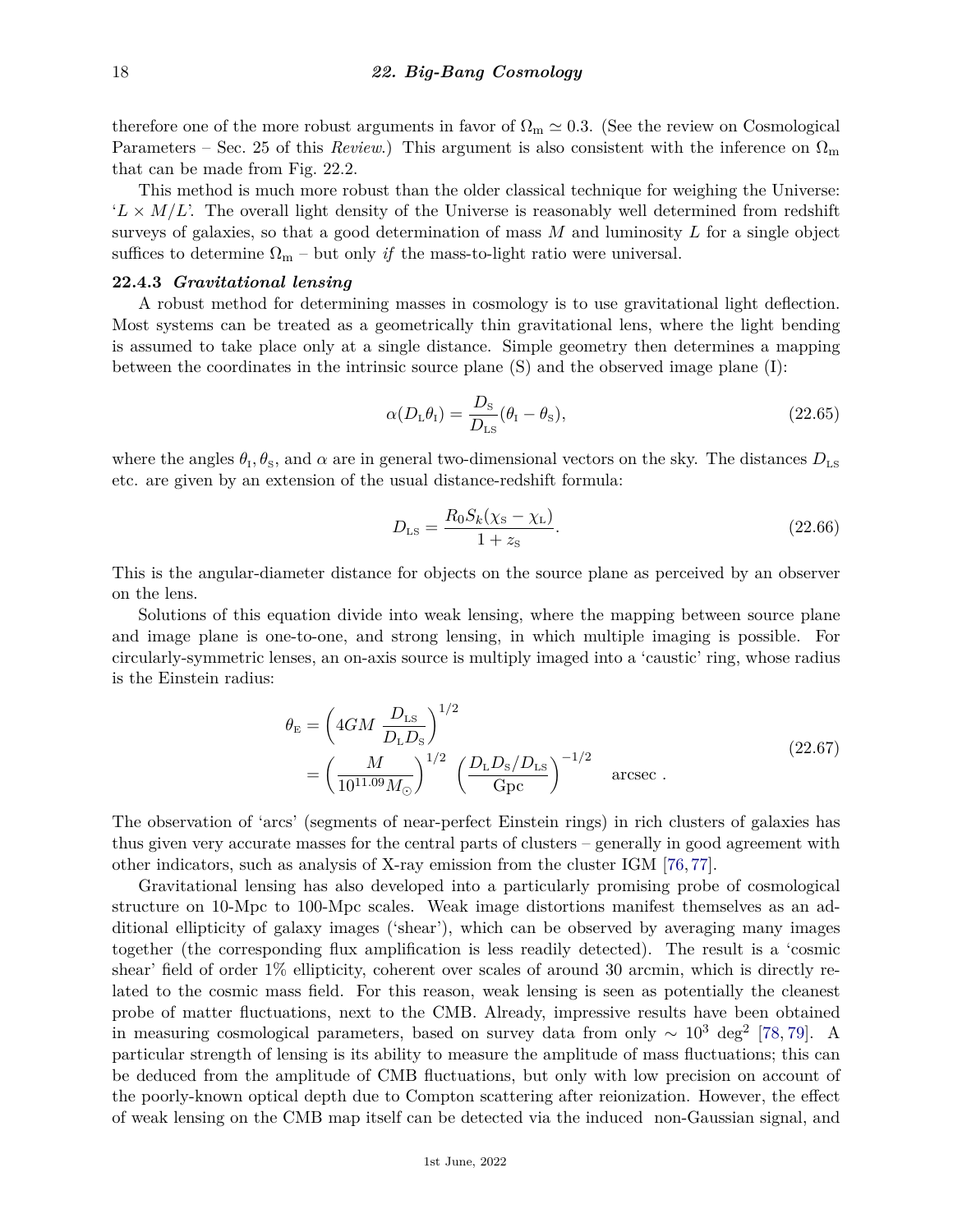this gives the CMB greater internal power [\[80\]](#page-28-3). The main difficulty of principle with lensing is that part of the signal is generated by small-scale density fluctuations; thus a model is required for nonlinear evolution, including astrophysical effects that separate baryons and dark matter. In this respect, the CMB is a cleaner probe of the primordial fluctuations.

### **22.4.4** *Density fluctuations*

The overall properties of the Universe are very close to being homogeneous; and yet telescopes reveal a wealth of detail on scales varying from single galaxies to large-scale structures of size exceeding 100 Mpc. The existence of these structures must be telling us something important about the initial conditions of the Big Bang, and about the physical processes that have operated subsequently. This motivates the study of the density perturbation field, defined as

$$
\delta(\mathbf{x}) \equiv \frac{\rho(\mathbf{x}) - \langle \rho \rangle}{\langle \rho \rangle}.
$$
\n(22.68)

A critical feature of the  $\delta$  field is that it inhabits a Universe that is isotropic and homogeneous in its large-scale properties. This suggests that the statistical properties of  $\delta$  should also be statistically homogeneous  $-$  *i.e.*, it is a stationary random process.

It is often convenient to describe  $\delta$  as a Fourier superposition:

$$
\delta(\mathbf{x}) = \sum \delta_{\mathbf{k}} e^{-i\mathbf{k}\cdot\mathbf{x}}.\tag{22.69}
$$

We avoid difficulties with an infinite Universe by applying periodic boundary conditions in a cube of some large volume *V*. The cross-terms vanish when we compute the variance in the field, which is just a sum over modes of the power spectrum:

$$
\langle \delta^2 \rangle = \sum |\delta_{\mathbf{k}}|^2 \equiv \sum P(k). \tag{22.70}
$$

Note that the statistical nature of the fluctuations must be isotropic, so we write  $P(k)$  rather than  $P(\mathbf{k})$ . The  $\langle \ldots \rangle$  average here is a volume average. Cosmological density fields are an example of an ergodic process, in which the average over a large volume tends to the same answer as the average over a statistical ensemble.

The statistical properties of discrete objects sampled from the density field are often described in terms of *N*-point correlation functions, which represent the excess probability over random for finding one particle in each of *N* boxes in a given configuration. For the 2-point case, the correlation function is readily shown to be identical to the autocorrelation function of the  $\delta$  field:  $\xi(r) = \langle \delta(x) \delta(x+r) \rangle$ .

The power spectrum and correlation function are Fourier conjugates, and thus are equivalent descriptions of the density field (similarly, *k*-space equivalents exist for the higher-order correlations). It is convenient to take the limit  $V \to \infty$  and use *k*-space integrals, defining a dimensionless power spectrum, which measures the contribution to the fractional variance in density per unit logarithmic range of scale, as  $\Delta^2(k) = d\langle \delta^2 \rangle / d \ln k = V k^3 P(k) / 2\pi^2$ :

$$
\xi(r) = \int \Delta^2(k) \frac{\sin kr}{kr} \, d\ln k; \quad \Delta^2(k) = \frac{2}{\pi} k^3 \int_0^\infty \xi(r) \, \frac{\sin kr}{kr} \, r^2 \, dr. \tag{22.71}
$$

For many years, an adequate approximation to observational data on galaxies was  $\xi = (r/r_0)^{-\gamma}$ , with  $\gamma \simeq 1.8$  and  $r_0 \simeq 5 h^{-1}$  Mpc. Modern surveys are now able to probe into the large-scale linear regime where unaltered traces of the curved post-recombination spectrum can be detected [\[81–](#page-28-4)[83\]](#page-28-5).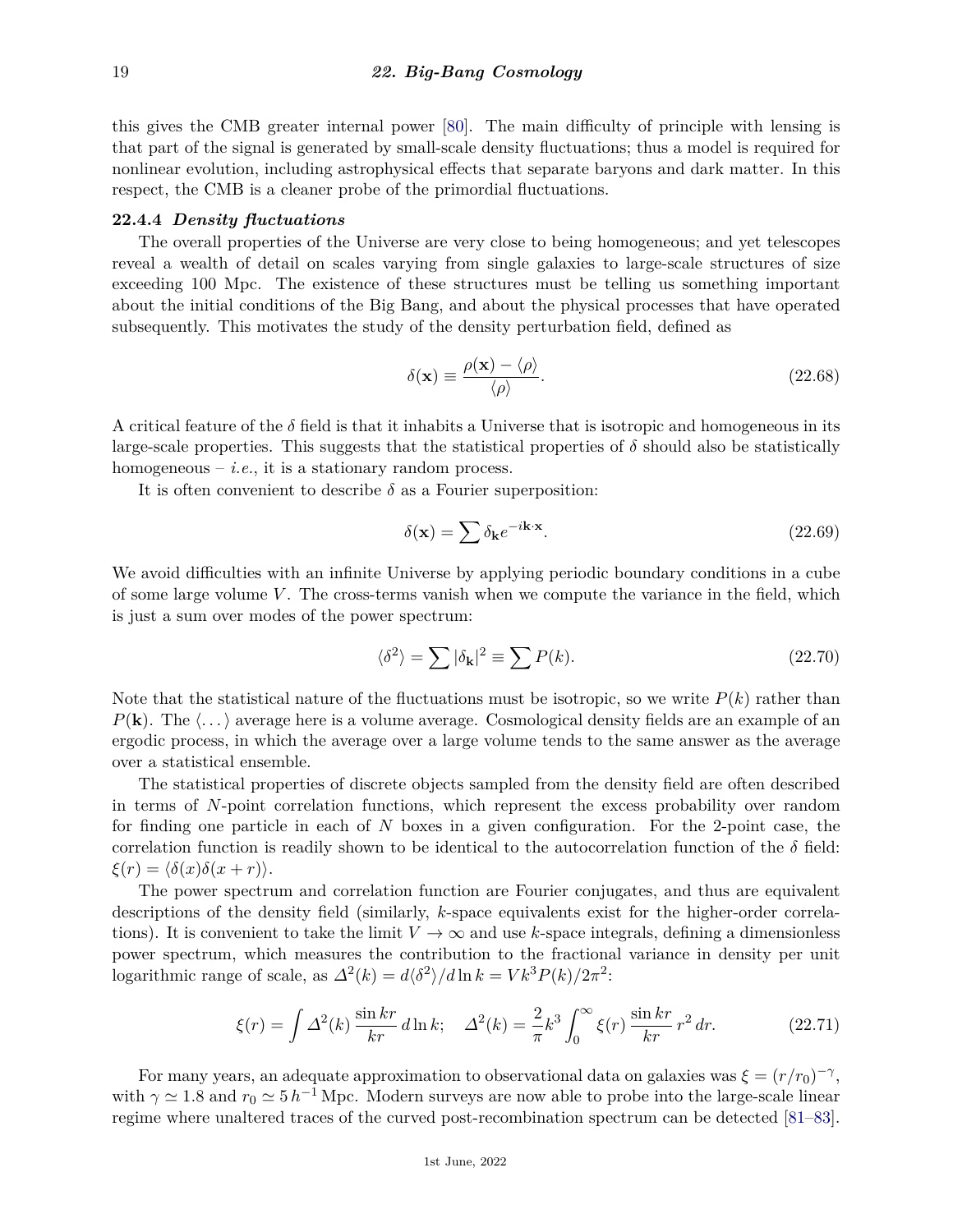#### **22.4.5** *Formation of cosmological structure*

The simplest model for the generation of cosmological structure is gravitational instability acting on some small initial fluctuations (for the origin of which a theory such as inflation is required). If the perturbations are adiabatic (*i.e.*, fractionally perturb number densities of photons and matter equally), the linear growth law for matter perturbations is simple:

$$
\delta \propto \begin{cases}\na^2(t) & \text{(radiation domination; } \Omega_{\rm r} = 1); \\
a(t) & \text{(matter domination; } \Omega_{\rm m} = 1).\n\end{cases}
$$
\n(22.72)

For low-density Universes, the growth is slower:

$$
d\ln \delta/d\ln a \simeq \Omega_{\rm m}^{\gamma}(a),\tag{22.73}
$$

where the parameter  $\gamma$  is close to 0.55 independent of the vacuum density [\[84,](#page-28-6) [85\]](#page-28-7).

The alternative perturbation mode is isocurvature: only the equation of state changes, and the total density is initially unperturbed. These modes perturb the total entropy density, and thus induce additional large-scale CMB anisotropies [\[86\]](#page-28-8). Although the character of perturbations in the simplest inflationary theories are purely adiabatic, correlated adiabatic and isocurvature modes are predicted in many models; the simplest example is the curvaton, which is a scalar field that decays to yield a perturbed radiation density. If the matter content already exists at this time, the overall perturbation field will have a significant isocurvature component. Such a prediction is inconsistent with current CMB data [\[87\]](#page-28-9), and most analyses of CMB and large-scale structure (LSS) data assume the adiabatic case to hold exactly.

Linear evolution preserves the shape of the power spectrum. However, a variety of processes mean that growth actually depends on the matter content.

1. Pressure opposes gravity effectively for wavelengths below the horizon length while the Universe is radiation dominated. The *comoving* horizon size at *z*eq is therefore an important scale:

$$
D_{\rm H}(z_{\rm eq}) = \frac{2(\sqrt{2}-1)}{(\Omega_{\rm m} z_{\rm eq})^{1/2} H_0} = \frac{16.0}{\Omega_{\rm m} h^2} \,\text{Mpc} \,.
$$
 (22.74)

- 2. At early times, dark matter particles will undergo free streaming at the speed of light, and so erase all scales up to the horizon – a process that only ceases when the particles go nonrelativistic. For light massive neutrinos, this happens at *z*eq; all structure up to the horizon-scale power-spectrum break is in fact erased. Hot(cold) dark matter models are thus sometimes dubbed large(small)-scale damping models.
- 3. A further important scale arises where photon diffusion can erase perturbations in the matter – radiation fluid; this process is named Silk damping.

The overall effect is encapsulated in the transfer function, which gives the ratio of the late-time amplitude of a mode to its initial value (see Fig. 22.4). The overall power spectrum is thus the primordial scalar-mode power law, times the square of the transfer function:

$$
P(k) \propto k^{n_s} T_k^2. \tag{22.75}
$$

The most generic power-law index is  $n_s = 1$ : the 'Zeldovich' or 'scale-invariant' spectrum. Inflationary models tend to predict a small 'tilt:'  $|n_{s} - 1| \lesssim 0.05$  [\[12,](#page-26-24) [13\]](#page-26-25). On the assumption that the dark matter is cold, the power spectrum then depends on 5 parameters:  $n_s$ ,  $h$ ,  $\Omega_b$ ,  $\Omega_c$  ( $\equiv \Omega_m - \Omega_b$ ), and an overall amplitude. The latter is often specified as  $\sigma_8$ , the linear-theory fractional rms in density when a spherical filter of radius  $8 h^{-1}$  Mpc is applied in linear theory. This scale can be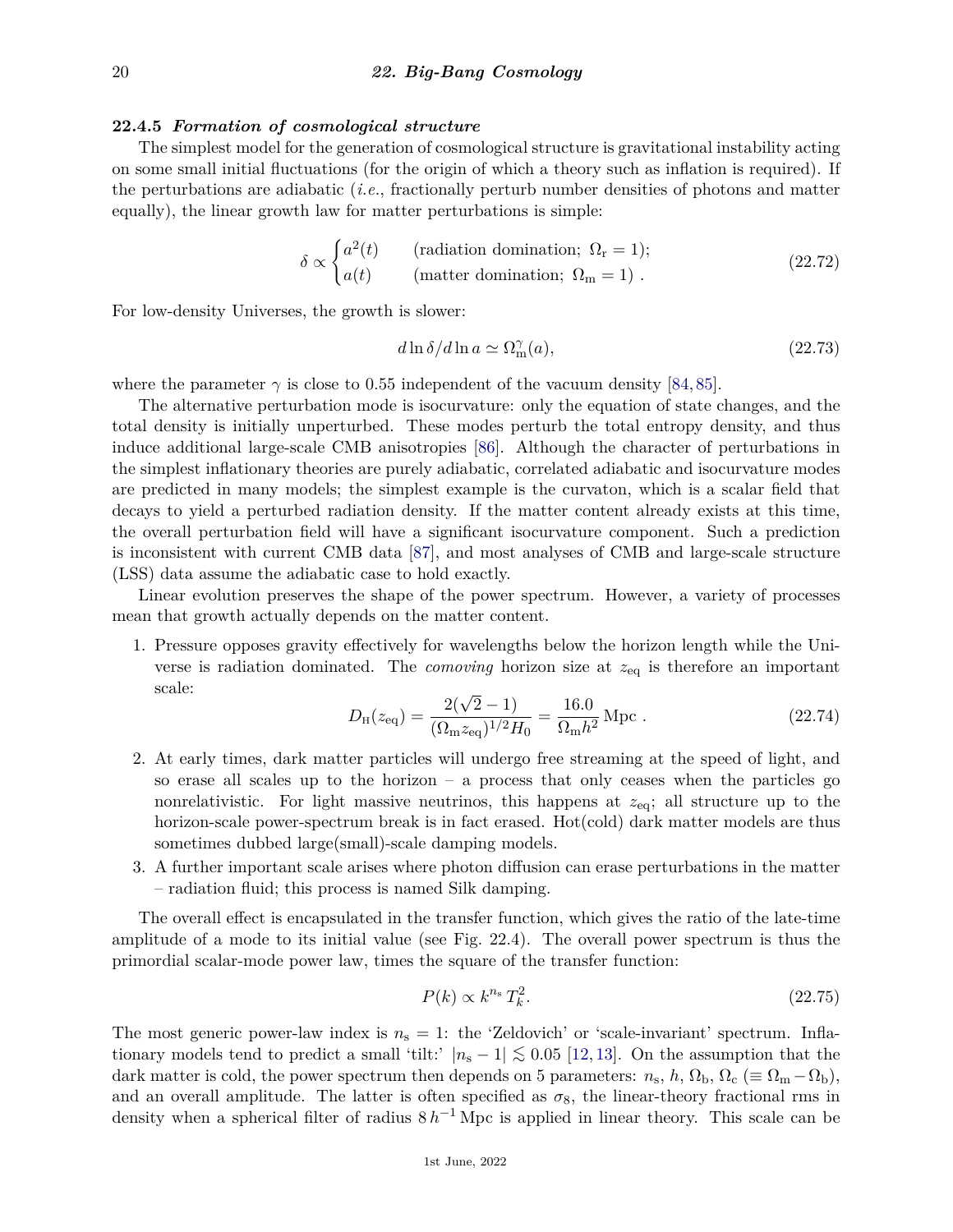

**Figure 22.4:** A plot of transfer functions for various models. For adiabatic models,  $T_k \rightarrow 1$ at small *k*, whereas the opposite is true for isocurvature models. For dark-matter models, the characteristic wavenumber scales proportional to  $\Omega_{\rm m}h^2$ . The scaling for baryonic models does not obey this exactly; the plotted cases correspond to  $\Omega_{\rm m} = 1, h = 0.5$ .

probed directly via weak gravitational lensing, and also via its effect on the abundance of rich galaxy clusters. The normalization derived from samples of X-ray clusters has been given variously as [\[88,](#page-28-10) [89\]](#page-28-11)

$$
\sigma_8 = [0.746 \pm 0.012(\text{stat.}) \pm 0.022(\text{sys.})](\Omega_m/0.3)^{-0.47};\tag{22.76}
$$

$$
\sigma_8 = [0.81 \pm 0.03](\Omega_m/0.3)^{-0.17}.
$$
\n(22.77)

The higher figure is well consistent with *Planck*, whereas the lower is rather similar to the normal- $\sigma$  ization inferred from weak lensing:  $\sigma_8 \simeq [0.737^{+0.040}_{-0.036}](\Omega_m/0.3)^{-0.5}$  [\[78\]](#page-28-1); or  $[0.759^{+0.025}_{-0.023}](\Omega_m/0.3)^{-0.5}$ [\[79\]](#page-28-2). These figures are both in 2.3*σ* tension with the *Planck* values of  $(\sigma_8, \Omega_m) = (0.811 \pm 0.0000)$  $0.006, 0.315 \pm 0.007$ . If real, such a discrepancy could indicate interesting new physics; but the current evidence is not strong enough to make such a claim. However, it is worth noting that the CMB requires an almost perfect degeneracy,  $\Omega_m h^3 = \text{const}$  for flat models, so that raising *h* as far as allowed by the CMB would require a lower density, which would reduce the tension with the amplitude of the lensing measurements.

A direct measure of mass inhomogeneity is valuable, since the galaxies inevitably are biased with respect to the mass. This means that the fractional fluctuations in galaxy number,  $\delta n/n$ , may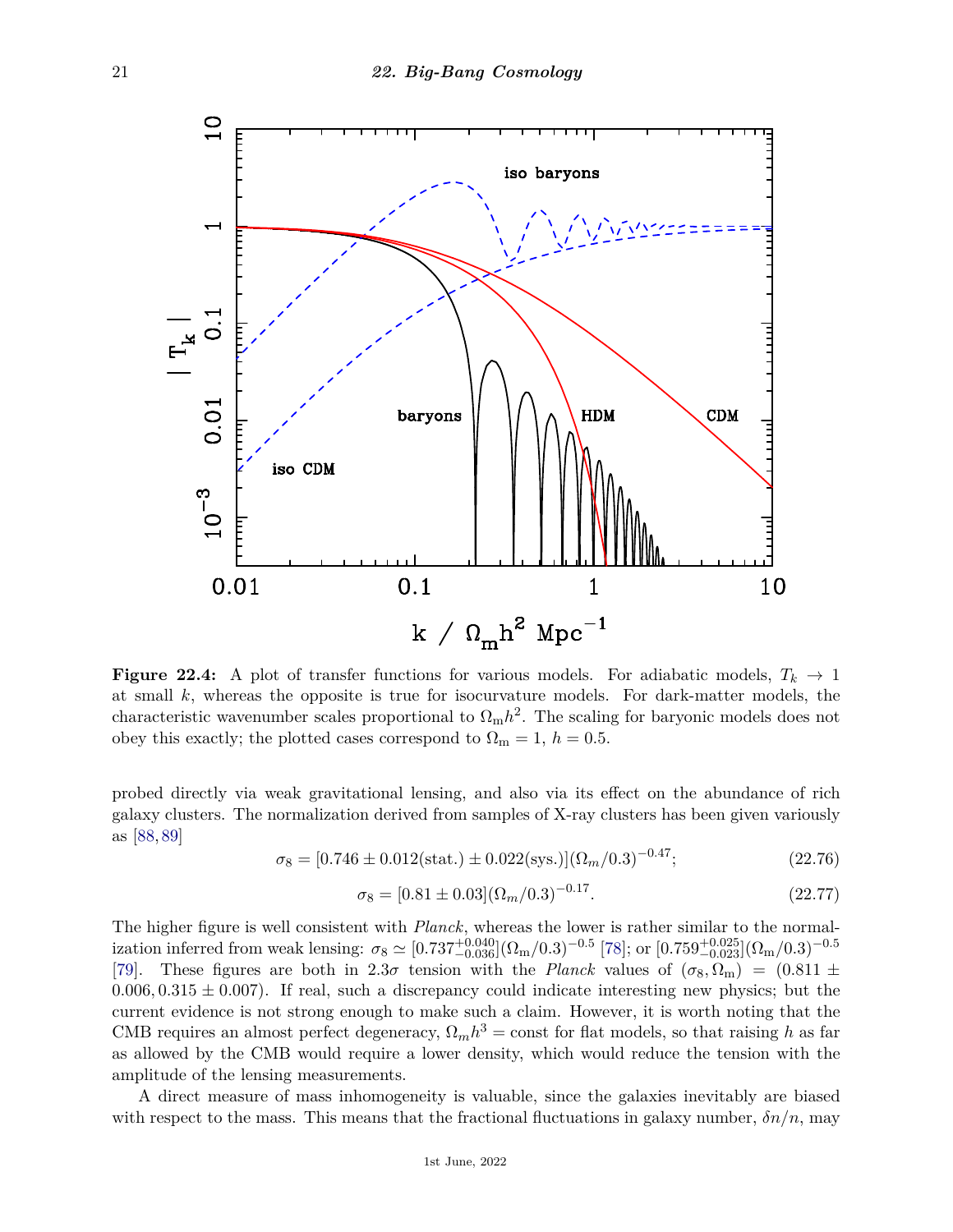differ from the mass fluctuations,  $\delta \rho / \rho$ . It is commonly assumed that the two fields obey some proportionality on large scales where the fluctuations are small,  $\delta n/n = b\delta\rho/\rho$ , but even this is not guaranteed [\[90\]](#page-28-12).

The main shape of the transfer function is a break around the horizon scale at *z*eq, which depends just on Ωm*h* when wavenumbers are measured in observable units (*h* Mpc−<sup>1</sup> ). For reasonable baryon content, weak oscillations in the transfer function are also expected, and these BAOs (Baryon Acoustic Oscillations) have been clearly detected [\[91,](#page-28-13)[92\]](#page-28-14). As well as directly measuring the baryon fraction, the scale of the oscillations directly measures the acoustic horizon at decoupling; this can be used as an additional standard ruler for cosmological tests, and the BAO signature has become one of the most important applications of large galaxy surveys. Overall, current power-spectrum data [\[81–](#page-28-4)[83\]](#page-28-5) favor  $\Omega_{\rm m}h \simeq 0.20$  and a baryon fraction of about 0.15 for  $n_{\rm s} \simeq 1$  (see Fig. 22.5).

In principle, accurate data over a wide range of k could determine both  $\Omega_{\rm m}h$  and n, but in practice there is a strong degeneracy between these. In order to constrain *n*<sup>s</sup> itself, it is necessary to examine data on anisotropies in the CMB.

#### **22.4.6** *CMB anisotropies*

The CMB has a clear dipole anisotropy, of magnitude  $1.23 \times 10^{-3}$ . This is interpreted as being due to the Earth's motion, which is equivalent to a peculiar velocity for the Milky Way of

$$
v_{\rm MW} \simeq 600 \,\rm km\,s^{-1} \quad towards \quad (\ell, b) \simeq (270^{\circ}, 30^{\circ}). \tag{22.78}
$$

A continuing challenge in cosmology is to demonstrate that this dipole is indeed kinematic, as opposed to representing a violation of large-scale isotropy. Galaxy surveys have attempted to identify the accelerating superclusters responsible for the motion [\[93\]](#page-28-15), but there are also claims that the observed matter distribution contains an intrinsic dipole, which would be incompatible with the standard interpretation [\[94\]](#page-28-16).

All higher-order multipole moments of the CMB are however much smaller (of order  $10^{-5}$ ), and interpreted as signatures of density fluctuations at last scattering ( $\simeq$  1100). To analyze these, the sky is expanded in spherical harmonics as explained in the review on the CMB – Sec. 29 of this *Review*. The dimensionless power per ln *k* or 'bandpower' for the CMB is defined as

$$
\mathcal{T}^2(\ell) = \frac{\ell(\ell+1)}{2\pi} C_{\ell}.\tag{22.79}
$$

This function encodes information from the three distinct mechanisms that cause CMB anisotropies:

- (1) Gravitational (Sachs Wolfe) perturbations. Photons from high-density regions at last scattering have to climb out of potential wells, and are thus redshifted.
- (2) Intrinsic (adiabatic) perturbations. In high-density regions, the coupling of matter and radiation can compress the radiation also, giving a higher temperature.
- (3) Velocity (Doppler) perturbations. The plasma has a non-zero velocity at recombination, which leads to Doppler shifts in frequency and hence shifts in brightness temperature.

Because the potential fluctuations obey Poisson's equation,  $\nabla^2 \Phi = 4\pi G \rho \delta$ , and the velocity field satisfies the continuity equation  $\nabla \cdot \mathbf{u} = -\dot{\delta}$ , the resulting different powers of *k* ensure that the Sachs-Wolfe effect dominates on large scales and adiabatic effects on small scales.

The relation between angle and comoving distance on the last-scattering sphere requires the comoving angular-diameter distance to the last-scattering sphere; because of its high redshift, this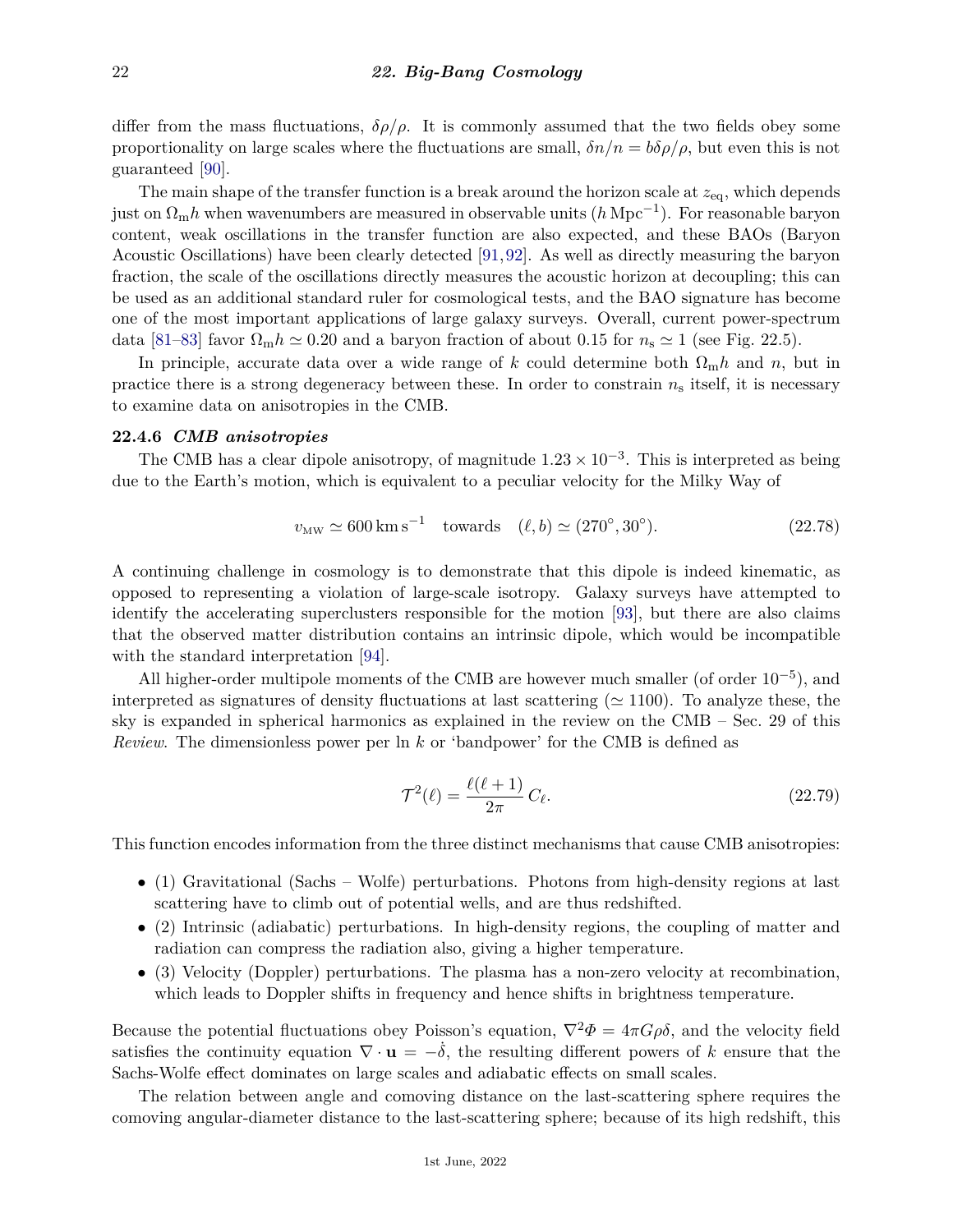

**Figure 22.5:** The galaxy power spectrum from the SDSS BOSS survey [\[83\]](#page-28-5). The solid points with error bars show the power estimate. The solid line shows a standard ΛCDM model with  $\Omega_{\rm b}h^2 \simeq 0.02$  and  $\Omega_{\rm m}h \simeq 0.2$ . The inset amplifies the region where BAO features are visible. The fact that these perturb the power by  $\sim 20\%$  rather than order unity is direct evidence that the matter content of the Universe is dominated by collisionless dark matter.

is effectively identical to the horizon size at the present epoch,  $D_{\rm H}$ :

$$
D_{\rm H} = \frac{2}{\Omega_{\rm m} H_0} \quad (\Omega_{\rm v} = 0)
$$
  
\n
$$
D_{\rm H} \simeq \frac{2}{\Omega_{\rm m}^{0.4} H_0} \quad (\text{flat}: \Omega_{\rm m} + \Omega_{\rm v} = 1) \ .
$$
\n(22.80)

These relations show how the CMB is strongly sensitive to curvature: the horizon length at last scattering is  $\propto 1/\sqrt{\Omega_{\rm m}}$ , so that this subtends an angle that is virtually independent of  $\Omega_{\rm m}$  for a flat model. Observations of a peak in the CMB power spectrum at relatively large scales ( $\ell \approx 221$ ) are thus strongly inconsistent with zero- $\Lambda$  models with low density: current CMB + BAO + lensing data require  $\Omega_{\rm m} + \Omega_{\rm v} = 0.999 \pm 0.004$  (95%) [\[24\]](#page-26-8). (See *e.g.*, Fig. 22.2).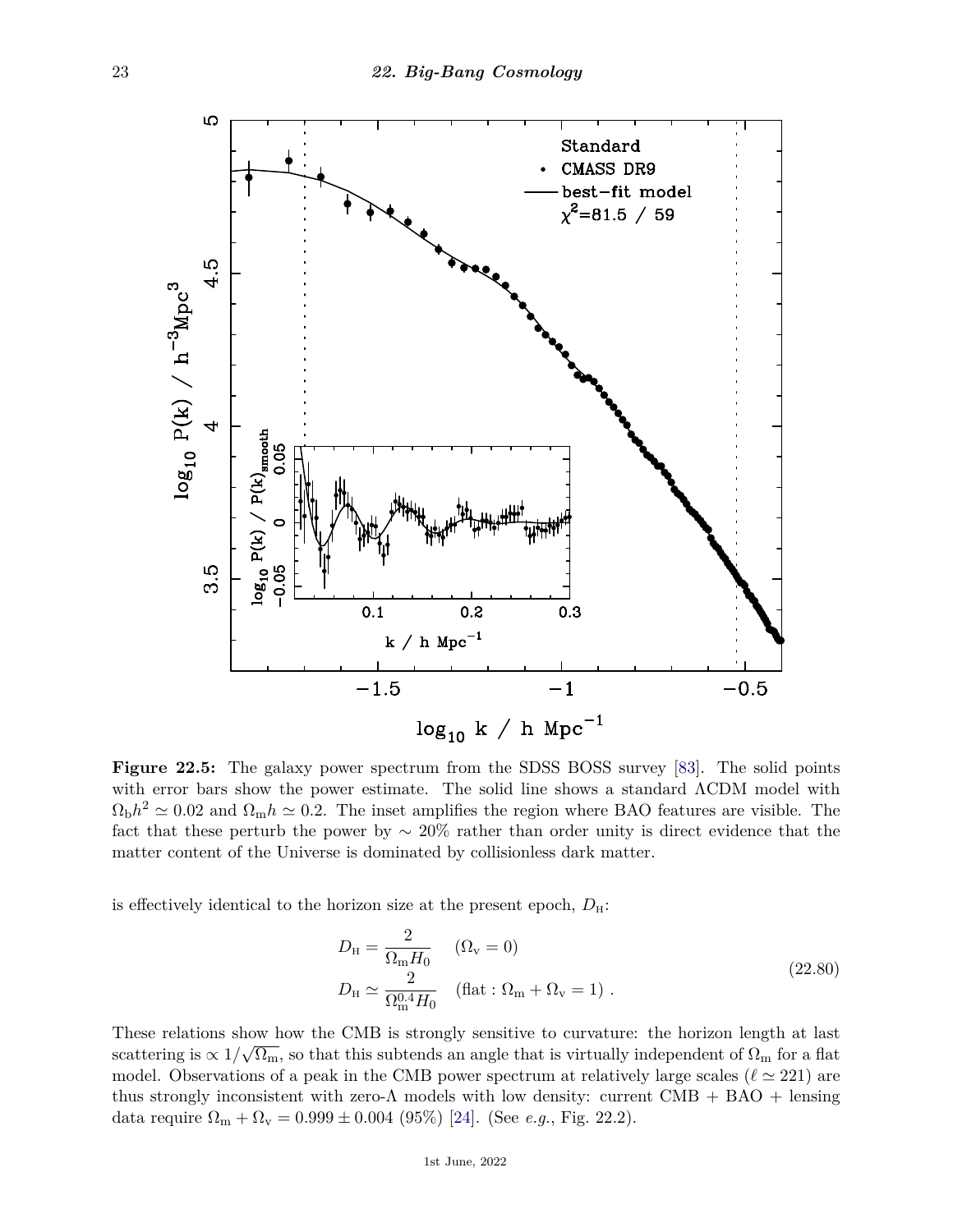In addition to curvature, the CMB encodes information about several other key cosmological parameters. Within the compass of simple adiabatic CDM models, there are 9 of these:

$$
\omega_{\rm c}, \omega_{\rm b}, \Omega_{\rm tot}, \ h, \ \tau, \ n_{\rm s}, \ n_{\rm t}, \ r, \ Q. \tag{22.81}
$$

The symbol  $\omega$  denotes the physical density,  $\Omega h^2$ : the transfer function depends only on the densities of CDM  $(\omega_c)$  and baryons  $(\omega_b)$ . Transcribing the power spectrum at last scattering into an angular power spectrum brings in the total density parameter  $(\Omega_{\text{tot}} \equiv \Omega_{\text{m}} + \Omega_{\text{v}} = \Omega_{\text{c}} + \Omega_{\text{b}} + \Omega_{\text{v}})$  and *h*: there is a near-exact geometrical degeneracy [\[95\]](#page-28-17) between these that keeps the angular-diameter distance to last scattering invariant, so that models with substantial spatial curvature and large vacuum energy cannot be ruled out without prior knowledge of the Hubble parameter. Alternatively, the CMB alone cannot measure the Hubble parameter without taking into account the line-of-sight information from CMB lensing.

A further possible degeneracy involves the tensor contribution to the CMB anisotropies. These are important at large scales (up to the horizon scales); for smaller scales, only scalar fluctuations (density perturbations) are important. Each of these components is characterized by a spectral index, *n*, and a ratio between the power spectra of tensors and scalars (*r*). See the review on Cosmological Parameters – Sec. 25 of this *Review* for a technical definition of the *r* parameter. Finally, the overall amplitude of the spectrum must be specified (*Q*), together with the optical depth to Compton scattering owing to recent reionization  $(\tau)$ . Adding a large tensor contribution reduces the contrast between low  $\ell$  and the peak at  $\ell \simeq 221$  (because the tensor spectrum has no acoustic component). The previous relative height of the peak can be recovered by increasing  $n_s$ to increase the small-scale power in the scalar component; this in turn over-predicts the power at  $\ell \sim 1000$ , but this effect can be counteracted by raising the baryon density [\[96\]](#page-28-18). This approximate 3-way degeneracy is broken as we increase the range of multipoles sampled.

The reason the tensor component is introduced, and why it is so important, is that it is the only non-generic prediction of inflation. Slow-roll models of inflation involve two dimensionless parameters:

$$
\epsilon \equiv \frac{M_{\rm P}^2}{16\pi} \left(\frac{V'}{V}\right)^2, \qquad \eta \equiv \frac{M_{\rm P}^2}{8\pi} \left(\frac{V''}{V}\right), \qquad (22.82)
$$

where *V* is the inflaton potential, and dashes denote derivatives with respect to the inflation field. In terms of these, the tensor-to-scalar ratio is  $r \approx 16\epsilon$ , and the spectral indices are  $n_s = 1 - 6\epsilon + 2\eta$ and  $n_t = -2\epsilon$ . The natural expectation of inflation is that the quasi-exponential phase ends once the magnitudes of the slow-roll parameters become of order unity, so that both  $n_s \neq 1$  and a significant tensor component are expected. These predictions can be avoided in some models, but it is undeniable that observation of such features would be a great triumph for inflation. Cosmology therefore stands at a fascinating point given that the most recent CMB data reject the zero-tensor  $n_s = 1$  model at more than  $8\sigma$ :  $n_s = 0.965 \pm 0.004$  [\[24\]](#page-26-8). This rejection is strong enough that it is also able to break the tensor degeneracy, so that no model with  $n<sub>s</sub> = 1$  is acceptable, whatever the value of *r*.

The current limit on *r* is *<* 0*.*036 at 95% confidence [\[97,](#page-28-19)[98\]](#page-28-20). In conjunction with the measured value of  $n_s$ , this upper limit sits close to the prediction of a linear potential (i.e.  $|\eta| \ll |\epsilon|$ ). Any further reduction in the limit on *r* will force *η* to be negative – i.e. a convex potential at the point where LSS scales were generated (sometimes called a 'hilltop'), in contrast to simple early models such as  $V(\phi) = m^2 \phi^2$  or  $\lambda \phi^4$ , which are now excluded. Examples of models that are currently in excellent agreement with the Planck results are the Starobinsky model of  $\mathcal{R} + \mathcal{R}^2$  gravity [\[99\]](#page-28-21), or the Higgs-inflation model where the Higgs field is non-minimally coupled [\[100\]](#page-28-22). Assuming 55 efoldings of inflation, these models predict  $n_s = 0.965$  and  $r = 0.0035$ . Assuming that no systematic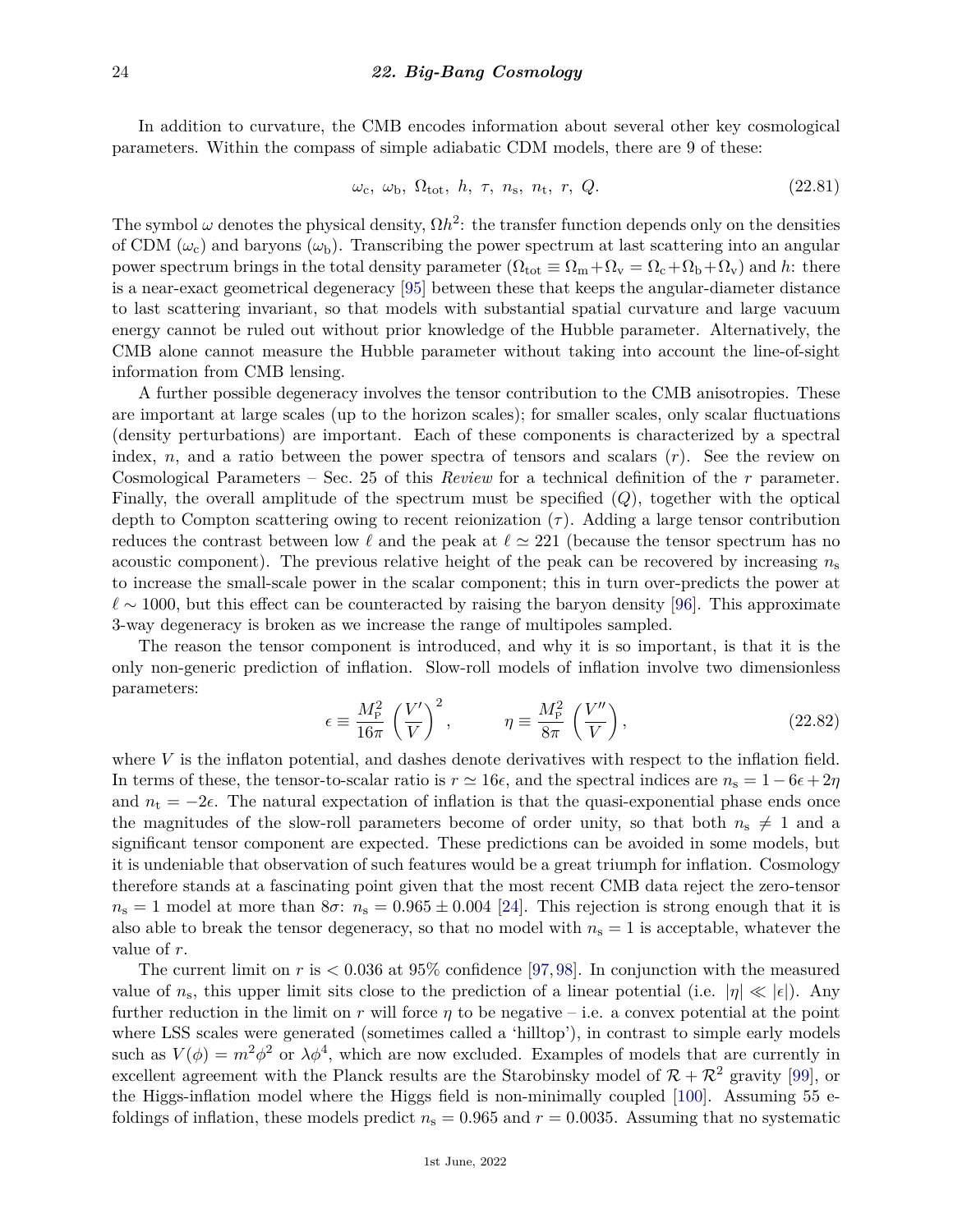error in the CMB data can be identified, cosmology has thus passed a critical hurdle in rejecting scale-invariant fluctuations. The years ahead will be devoted to the task of searching for the tensor fluctuations – for which the main tool will be the polarization of the CMB [\[14\]](#page-26-26).

# 22.4.6.1 *CMB foregrounds*

As the quality of CMB data improves, there is a growing interest in effects that arise along the line of sight. The CMB temperature is perturbed by dark-matter structures and by Compton scattering from ionized gas. In the former case, we have the integrated Sachs-Wolfe effect, which is sensitive to the time derivative of the gravitational potential. In the linear regime, this is damped when the Universe becomes  $\Lambda$ -dominated, and this is an independent way of detecting  $\Lambda$  [\[101\]](#page-28-23). The potential also causes gravitational lensing of the CMB: structures at  $z \approx 1 - 2$  displace features on the CMB sky by about 2 arcmin over coherent degree-scale patches. Detection of these distortions allows a map to be made of overdensity projected from  $z = 0$  to 1100 [\[80\]](#page-28-3). This is a very powerful calibration for direct studies of gravitational lensing using galaxies. Finally, Comptonization affects the CMB in two ways: the thermal Sunyaev-Zel'dovich effect measures the blurring of photon energies by hot gas, and the kinetic Sunyaev-Zel'dovich effect is sensitive to the bulk velocity of the gas. Both these effects start to dominate over the intrinsic CMB fluctuations at multipoles  $\ell \gtrsim 2000$  [\[102\]](#page-28-24).

# **22.4.7** *Probing dark energy and the nature of gravity*

The most radical element of our current cosmological model is the dark energy that accelerates the expansion. The energy density of this component is approximately  $(2.2 \text{ meV})^4$  (for  $w = -1$ ,  $\Omega_v = 0.68, h = 0.67$ , or roughly  $10^{-123} M_{\rm Pl}^4$ , and such an unnaturally small number is hard to understand. Various quantum effects (most simply, zero-point energy) should make contributions to the vacuum energy density. These may be truncated by new physics at high energy, but this presumably occurs at *>* 1 TeV scales, not meV; thus the apparent energy scale of the vacuum is at least  $10^{15}$  times smaller than its natural value. A classic review of this situation is given by Weinberg [\[52\]](#page-27-6), which lists extreme escape routes – especially the multiverse viewpoint, according to which low values of  $\Lambda$  are rare, but high values suppress the formation of structure and observers. It is certainly impressive that Weinberg used such reasoning to predict the value of  $\Lambda$  before any data strongly indicated a non-zero value.

But it may be that the phenomenon of dark energy is entirely illusory. The necessity for this constituent arises from using the Friedmann equation to describe the evolution of the cosmic expansion; if this equation is incorrect, it would require the replacement of Einstein's relativistic theory of gravity with some new alternative. A frontier of current cosmological research is to distinguish these possibilities [\[103,](#page-28-25) [104\]](#page-28-26). We also note that it has been suggested that dark energy might be an illusion even within general relativity, owing to an incorrect treatment of averaging in an inhomogeneous Universe [\[105,](#page-28-27) [106\]](#page-28-28). Most would argue that a standard Newtonian treatment of such issues should be adequate inside the cosmological horizon, but debate on this issue continues.

Dark Energy can differ from a classical cosmological constant in being a dynamical phenomenon [\[107,](#page-28-29) [108\]](#page-28-30), *e.g.*, a rolling scalar field (sometimes dubbed 'quintessence'). Empirically, this means that it is endowed with two thermodynamic properties that astronomers can try to measure: the bulk equation of state, and the sound speed. If the sound speed is close to the speed of light, the effect of this property is confined to very large scales, and mainly manifests itself in the large-angle multipoles of the CMB anisotropies [\[109\]](#page-28-31). The equation of state parameter governs the rate of change of the vacuum density:  $d \ln \rho_v / d \ln a = -3(1+w)$ , so it can be accessed via the evolving expansion rate,  $H(a)$ . This can be measured most cleanly by using the inbuilt natural ruler of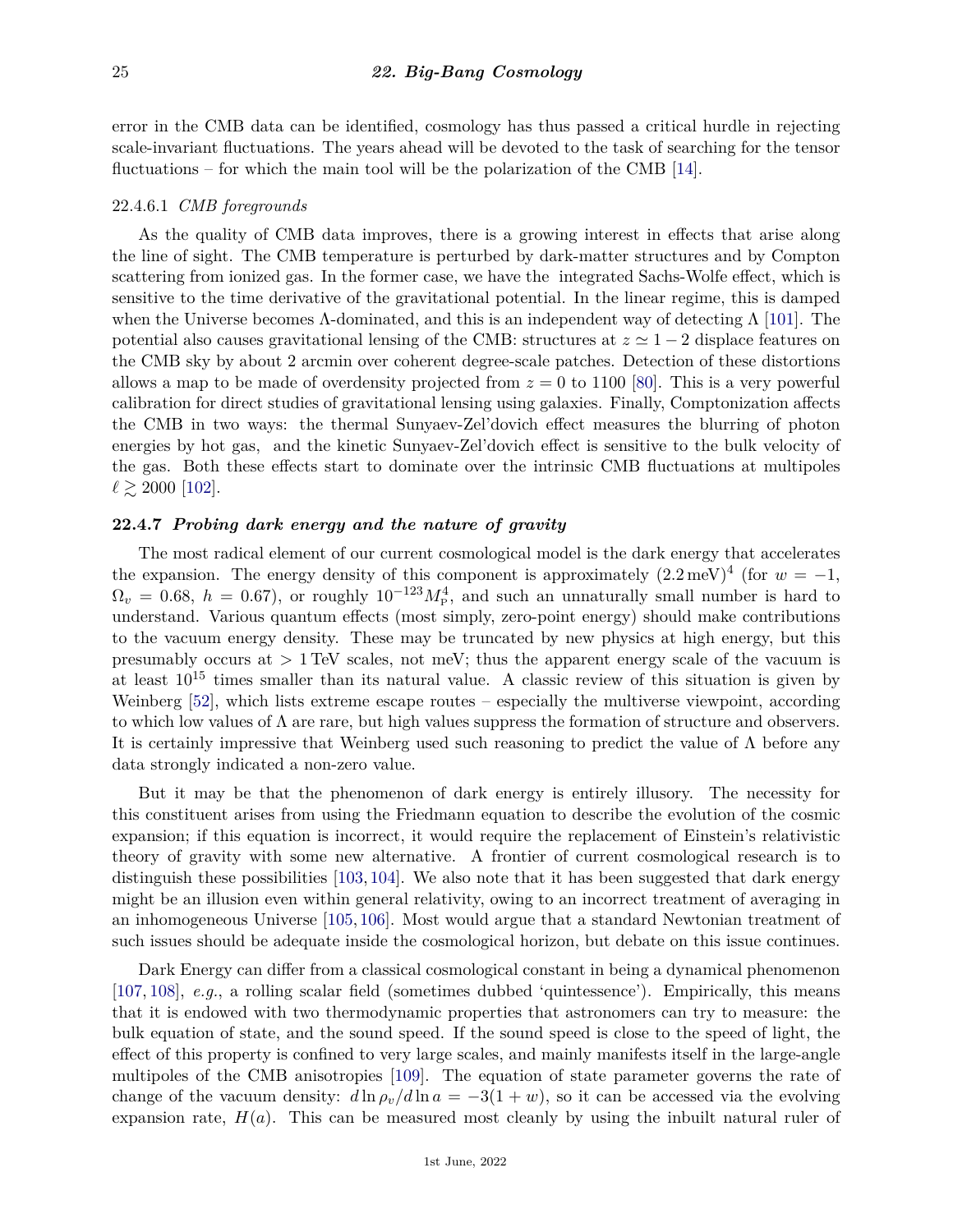large-scale structure: the BAO horizon scale [\[110\]](#page-28-32):

$$
D_{\rm BAO} \simeq 147.0 \left(\Omega_{\rm m} h^2 / 0.1424\right)^{-0.253} \left(\Omega_{\rm b} h^2 / 0.0224\right)^{-0.128} \,\mathrm{Mpc}.\tag{22.83}
$$

Observing the equivalent acoustic scale at last scattering in the CMB yields the precise geometrical degeneracy  $\Omega_m h^3 = 0.09633 \pm 0.00029$  [\[24\]](#page-26-8).

 $H(a)$  is measured by radial clustering, since  $dr/dz = c/H$ ; clustering in the plane of the sky measures the integral of this. The expansion rate is also measured by the growth of density fluctuations, where the pressure-free growth equation for the density perturbation is  $\ddot{\delta} + 2H(a)\dot{\delta} =$  $4\pi G\rho_0 \delta$ . Thus, both the scale and amplitude of density fluctuations are sensitive to  $w(a)$  – but only weakly. These observables change by only typically 0.2% for a 1% change in *w*. Current constraints [\[24\]](#page-26-8) place a constant *w* to within 5–10% of  $-1$ , depending on the data combination chosen. A substantial improvement in this precision will require us to limit systematics in data to a few parts in 1000.

Testing whether theories of gravity require revision can also be done using data on cosmological inhomogeneities. Two separate issues arise, concerning the metric perturbation potentials  $\Psi$  and *Φ*, which affect respectively the time and space parts of the metric. In Einstein gravity, these potentials are both equal to the Newtonian gravitational potential, which satisfies Poisson's equation:  $\nabla^2 \Phi/a^2 = 4\pi G \bar{\rho} \delta$ . Empirically, modifications of gravity require us to explore a change with scale and with time of the 'slip'  $(\Psi/\Phi)$  and the effective *G* on the rhs of the Poisson equation. The former aspect can only be probed via gravitational lensing, whereas the latter can be addressed on 10–100 Mpc scales via the growth of clustering. Various schemes for parameterising modified gravity exist, but a practical approach is to assume that the growth rate can be tied to the density parameter:  $d\ln\delta/d\ln a = \Omega_{\rm m}^{\gamma}(a)$  [\[84,](#page-28-6)[85\]](#page-28-7). The parameter  $\gamma$  is close to 0.55 for standard relativistic gravity, but can differ by around 0.1 from this value in many non-standard models. Clearly this parameterization is incomplete, since it explicitly rejects the possibility of early dark energy  $(\Omega_m(a) \to 1$  as  $a \rightarrow 0$ ), but it is a convenient way of capturing the power of various experiments. Current data are consistent with standard ΛCDM [\[111\]](#page-28-33), and exclude variations in slip or effective *G* of larger than a few times 10%.

Current planning envisages a set of satellite probes that, a decade hence, will have pursued these fundamental tests via gravitational lensing measurements over thousands of square degrees, *>* 10<sup>8</sup> redshifts, and photometry of *>* 1000 supernovae (Euclid in Europe, Roman Space Telescope in the USA) [\[22,](#page-26-6) [23\]](#page-26-7). These experiments will measure both *w* and the perturbation growth rate to an accuracy of around 1%. The outcome will be either a validation of the standard relativistic vacuum-dominated Big Bang cosmology at a level of precision far beyond anything attempted to date, or the opening of entirely new directions in cosmological models. For a more complete discussion of dark energy and future probes see the review on Dark Energy – Sec. 28

#### <span id="page-25-0"></span>*References*

- [1] V.M. Slipher, Pop. Astr. **23**, 21 (1915).
- [2] K. Lundmark, Mon. Not. R. Astron. Soc **84**, 747 (1924).
- <span id="page-25-1"></span>[3] E. Hubble and M. L. Humason, [Astrophys. J.](http://doi.org/10.1086/143323) **74**[, 43](http://doi.org/10.1086/143323) (1931).
- <span id="page-25-2"></span>[4] G. Gamow, [Phys. Rev.](http://doi.org/10.1103/PhysRev7.0.572) **70**[, 572](http://doi.org/10.1103/PhysRev7.0.572) (1946).
- <span id="page-25-4"></span><span id="page-25-3"></span>[5] R. A. Alpher, H. Bethe and G. Gamow, [Phys. Rev.](http://doi.org/10.1103/PhysRev.73.803) **73**[, 803](http://doi.org/10.1103/PhysRev.73.803) (1948).
- [6] R.A. Alpher and R.C. Herman, Phys. Rev. **74**, 1737 (1948).
- <span id="page-25-6"></span><span id="page-25-5"></span>[7] R.A. Alpher and R.C. Herman, Phys. Rev. **75**, 1089 (1949).
- [8] A. A. Penzias and R. W. Wilson, [Astrophys. J.](http://doi.org/10.1086/148307) **142**[, 419](http://doi.org/10.1086/148307) (1965).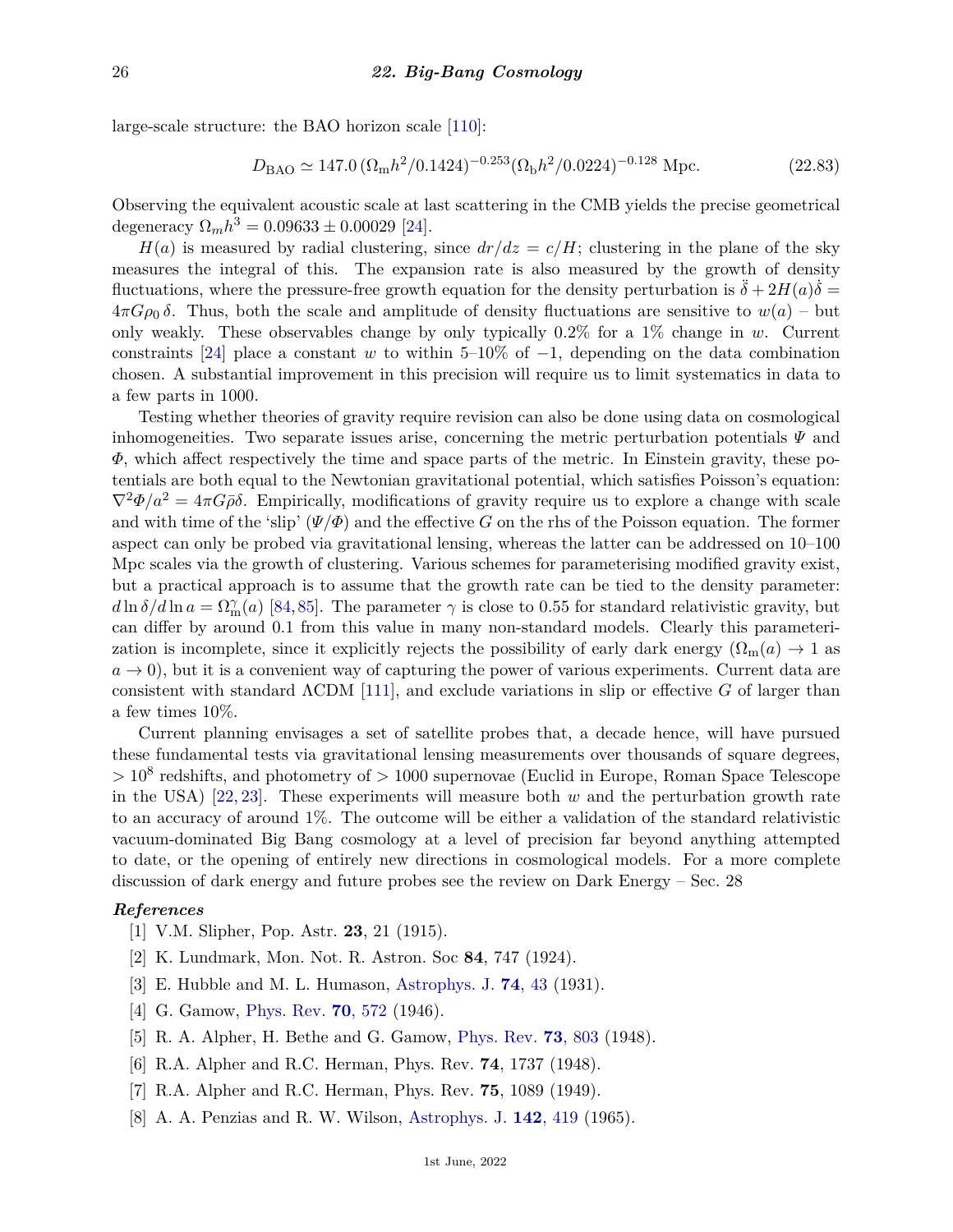- <span id="page-26-0"></span>[9] P.J.E. Peebles, *Principles of Physical Cosmology*, Princeton University Press (1993) .
- [10] G. Börner, *The Early Universe: Facts and Fiction*, Springer-Verlag (1988).
- [11] E.W. Kolb and M.S. Turner, *The Early Universe*, Addison-Wesley (1990).
- <span id="page-26-24"></span>[12] J.A. Peacock, *Cosmological Physics*, Cambridge Univ. Press (1999).
- <span id="page-26-25"></span>[13] A.R. Liddle and D. Lyth, *Cosmological Inflation and Large-Scale Structure*, Cambridge University Press (2000).
- <span id="page-26-26"></span>[14] S. Dodelson, *Modern Cosmology*, Academic Press (2003).
- [15] V. Mukhanov, *Physical Foundations of Cosmology*, Cambridge University Press (2005).
- <span id="page-26-1"></span>[16] S. Weinberg, *Cosmology*, Oxford Press (2008).
- <span id="page-26-2"></span>[17] E.B. Gliner, Sov. Phys. JETP **22**, 378 (1966).
- <span id="page-26-3"></span>[18] Ya. B. Zel'dovich, A. Krasinski and Ya. B. Zeldovich, [Sov. Phys. Usp.](http://doi.org/10.1007/s10714-008-0624-6) **11**[, 381](http://doi.org/10.1007/s10714-008-0624-6) (1968), [Usp. Fiz. Nauk95,209(1968)].
- <span id="page-26-4"></span>[19] P.M. Garnavich *et al.*, Astrophys. J. **507**, 74 (1998), [\[arXiv:astro-ph/9806396\].](https://arxiv.org/abs/astro-ph/9806396)
- [20] S. Perlmutter, M. S. Turner and M. J. White, [Phys. Rev. Lett.](http://doi.org/10.1103/PhysRevLett.83.670) **83**[, 670](http://doi.org/10.1103/PhysRevLett.83.670) (1999), [\[arXiv:astro](https://arxiv.org/abs/astro-ph/9901052)[ph/9901052\].](https://arxiv.org/abs/astro-ph/9901052)
- <span id="page-26-5"></span>[21] I. Maor *et al.*, [Phys. Rev.](http://doi.org/10.1103/PhysRevD.65.123003) **D65**[, 123003](http://doi.org/10.1103/PhysRevD.65.123003) (2002), [\[arXiv:astro-ph/0112526\].](https://arxiv.org/abs/astro-ph/0112526)
- <span id="page-26-6"></span>[22] A. Albrecht *et al.* (2006), [\[arXiv:astro-ph/0609591\].](https://arxiv.org/abs/astro-ph/0609591)
- <span id="page-26-7"></span>[23] J. A. Peacock *et al.* (2006), [\[arXiv:astro-ph/0610906\].](https://arxiv.org/abs/astro-ph/0610906)
- <span id="page-26-8"></span>[24] N. Aghanim *et al.* (Planck), Astron. Astrophys. **641**, A6 (2020), [\[arXiv:1807.06209\].](https://arxiv.org/abs/1807.06209)
- <span id="page-26-9"></span>[25] A.G. Riess *et al.*, Astrophys. J. **116**, 1009 (1998), [\[arXiv:astro-ph/9805201\].](https://arxiv.org/abs/astro-ph/9805201)
- [26] S. Perlmutter *et al.* (Supernova Cosmology Project), [Astrophys. J.](http://doi.org/10.1086/307221) **517**[, 565](http://doi.org/10.1086/307221) (1999), [\[arXiv:astro-ph/9812133\].](https://arxiv.org/abs/astro-ph/9812133)
- [27] A. G. Riess, [Publ. Astron. Soc. Pac.](http://doi.org/10.1086/316624) **112**[, 1284](http://doi.org/10.1086/316624) (2000), [\[arXiv:astro-ph/0005229\].](https://arxiv.org/abs/astro-ph/0005229)
- <span id="page-26-11"></span>[28] J. L. Tonry *et al.* (Supernova Search Team), [Astrophys. J.](http://doi.org/10.1086/376865) **[594](http://doi.org/10.1086/376865)**, 1 (2003), [\[arXiv:astro](https://arxiv.org/abs/astro-ph/0305008)[ph/0305008\].](https://arxiv.org/abs/astro-ph/0305008)
- [29] N. Suzuki *et al.*, [Astrophys. J.](http://doi.org/10.1088/0004-637X/746/1/85) **[746](http://doi.org/10.1088/0004-637X/746/1/85)**, 85 (2012), [\[arXiv:1105.3470\].](https://arxiv.org/abs/1105.3470)
- <span id="page-26-10"></span>[30] D. M. Scolnic *et al.*, [Astrophys. J.](http://doi.org/10.3847/1538-4357/aab9bb) **859**[, 101](http://doi.org/10.3847/1538-4357/aab9bb) (2018), [\[arXiv:1710.00845\].](https://arxiv.org/abs/1710.00845)
- <span id="page-26-12"></span>[31] A. G. Riess *et al.*, [Astrophys. J. Lett.](http://doi.org/10.3847/2041-8213/abdbaf) **908**[, 1, L6](http://doi.org/10.3847/2041-8213/abdbaf) (2021), [\[arXiv:2012.08534\].](https://arxiv.org/abs/2012.08534)
- <span id="page-26-13"></span>[32] W. L. Freedman *et al.*, Astrophys. J. **882**, 34 (2019), [\[arXiv:1907.05922\].](https://arxiv.org/abs/1907.05922)
- <span id="page-26-14"></span>[33] W. L. Freedman (2021), [\[arXiv:2106.15656\].](https://arxiv.org/abs/2106.15656)
- <span id="page-26-15"></span>[34] Planck Collab. 2015 Results XIII, Astron. & Astrophys. **594**, A13 (2016), [\[arXiv:1502.10589\].](https://arxiv.org/abs/1502.10589)
- <span id="page-26-16"></span>[35] P. Astier *et al.*, Astron. & Astrophys. **447**, 31 (2006), [\[arXiv:astro-ph/0510447\].](https://arxiv.org/abs/astro-ph/0510447)
- <span id="page-26-17"></span>[36] J. A. Johnson and M. Bolte, [Astrophys. J.](http://doi.org/10.1086/321386) **554**[, 888](http://doi.org/10.1086/321386) (2001), [\[arXiv:astro-ph/0103299\].](https://arxiv.org/abs/astro-ph/0103299)
- <span id="page-26-18"></span>[37] R. Cayrel *et al.*, [Nature](http://doi.org/10.1038/35055507) **409**[, 691](http://doi.org/10.1038/35055507) (2001), [\[arXiv:astro-ph/0104357\].](https://arxiv.org/abs/astro-ph/0104357)
- <span id="page-26-19"></span>[38] D. A. Vandenberg *et al.*, [Astrophys. J.](http://doi.org/10.1088/0004-637X/775/2/134) **775**[, 134](http://doi.org/10.1088/0004-637X/775/2/134) (2013), [\[arXiv:1308.2257\].](https://arxiv.org/abs/1308.2257)
- <span id="page-26-20"></span>[39] S. Borsanyi *et al.*, [Nature](http://doi.org/10.1038/nature20115) **539**[, 7627, 69](http://doi.org/10.1038/nature20115) (2016), [\[arXiv:1606.07494\].](https://arxiv.org/abs/1606.07494)
- <span id="page-26-21"></span>[40] M. Srednicki, R. Watkins and K. A. Olive, [Nucl. Phys.](http://doi.org/10.1016/0550-3213(88)90099-5) **[B310](http://doi.org/10.1016/0550-3213(88)90099-5)**, 693 (1988), [,247(1988)].
- <span id="page-26-22"></span>[41] J. J. Bennett *et al.*, [JCAP](http://doi.org/10.1088/1475-7516/2021/04/073) **04**[, 073](http://doi.org/10.1088/1475-7516/2021/04/073) (2021), [\[arXiv:2012.02726\].](https://arxiv.org/abs/2012.02726)
- <span id="page-26-23"></span>[42] A. D. Linde, [Phys. Rev.](http://doi.org/10.1103/PhysRevD.14.3345) **D14**[, 3345](http://doi.org/10.1103/PhysRevD.14.3345) (1976).
- [43] A. Linde, Rept. on Prog. in Phys. **42**, 389 (1979).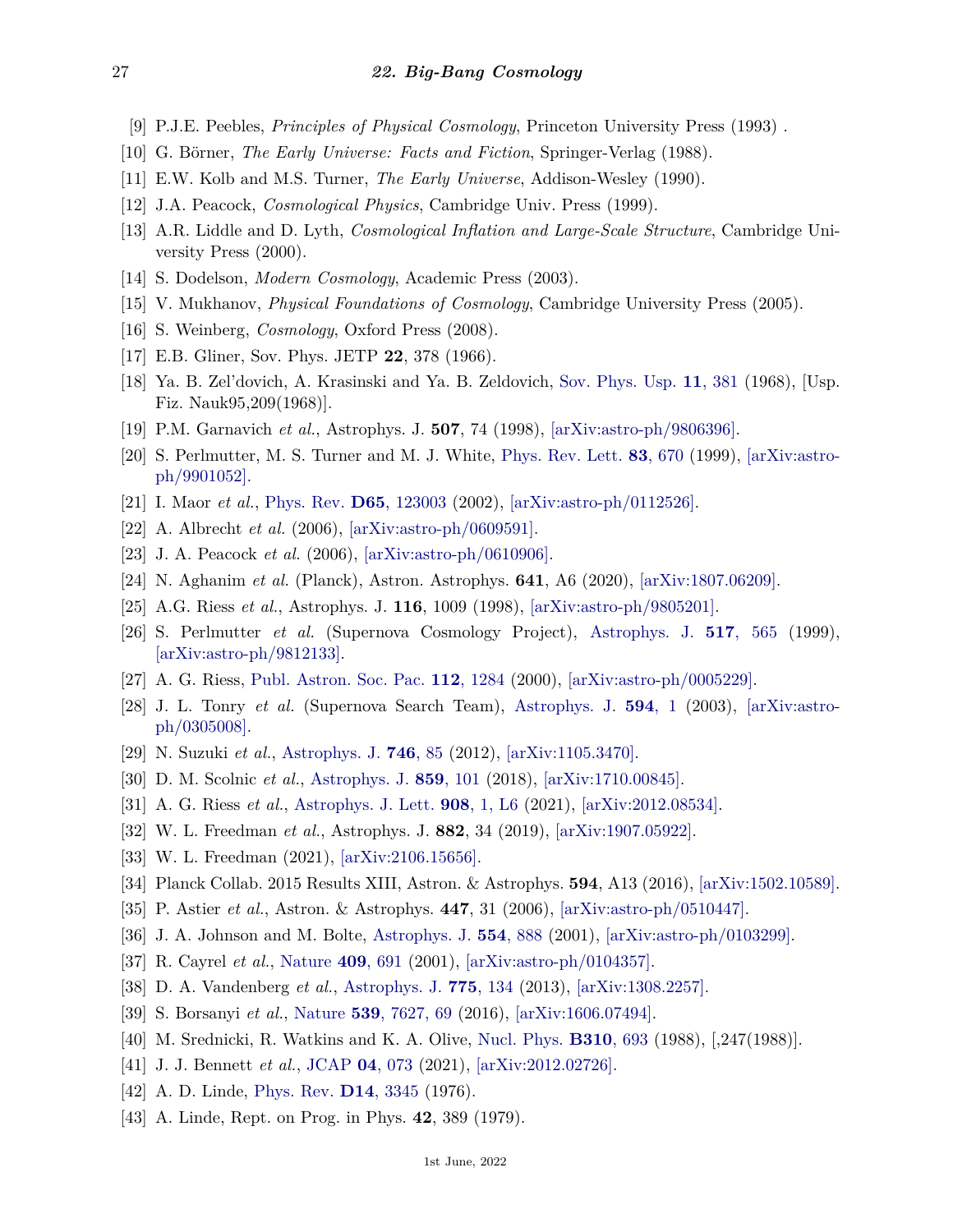- [44] C.E. Vayonakis, Surv. High Energy Physics **5**, 87 (1986).
- <span id="page-27-0"></span>[45] S.A. Bonometto and A. Masiero, Nuovo Cimento **9N5**, 1 (1986).
- <span id="page-27-1"></span>[46] A. Linde, *Particle Physics And Inflationary Cosmology*, Harwood (1990).
- [47] K. A. Olive, [Phys. Rept.](http://doi.org/10.1016/0370-1573(90)90144-Q) **190**[, 307](http://doi.org/10.1016/0370-1573(90)90144-Q) (1990).
- <span id="page-27-2"></span>[48] D. H. Lyth and A. Riotto, [Phys. Rept.](http://doi.org/10.1016/S0370-1573(98)00128-8) **[314](http://doi.org/10.1016/S0370-1573(98)00128-8)**, 1 (1999), [\[hep-ph/9807278\].](https://arxiv.org/abs/hep-ph/9807278)
- <span id="page-27-3"></span>[49] A. H. Guth, [Phys. Rev.](http://doi.org/10.1103/PhysRevD.23.347) **D23**[, 347](http://doi.org/10.1103/PhysRevD.23.347) (1981), [Adv. Ser. Astrophys. Cosmol.3,139(1987)].
- <span id="page-27-4"></span>[50] A. D. Linde, [Phys. Lett.](http://doi.org/10.1016/0370-2693(82)91219-9) **[108B](http://doi.org/10.1016/0370-2693(82)91219-9)**, 389 (1982), [Adv. Ser. Astrophys. Cosmol.3,149(1987)].
- <span id="page-27-5"></span>[51] A. Albrecht and P. J. Steinhardt, [Phys. Rev. Lett.](http://doi.org/10.1103/PhysRevLett.48.1220) **48**[, 1220](http://doi.org/10.1103/PhysRevLett.48.1220) (1982), [Adv. Ser. Astrophys. Cosmol.3,158(1987)].
- <span id="page-27-6"></span>[52] S. Weinberg, [Rev. Mod. Phys.](http://doi.org/10.1103/RevModPhys.61.1) **[61](http://doi.org/10.1103/RevModPhys.61.1)**, 1 (1989).
- [53] L. Susskind 247–266 (2003), [\[hep-th/0302219\].](https://arxiv.org/abs/hep-th/0302219)
- <span id="page-27-7"></span>[54] B. Carr, *Universe or multiverse?* C.U.P. (2007).
- <span id="page-27-8"></span>[55] A. D. Sakharov, [Pisma Zh. Eksp. Teor. Fiz.](http://doi.org/10.1070/PU1991v034n05ABEH002497) **5**[, 32](http://doi.org/10.1070/PU1991v034n05ABEH002497) (1967), [Usp. Fiz. Nauk161,no.5,61(1991)].
- <span id="page-27-9"></span>[56] S. Weinberg, [Phys. Rev. Lett.](http://doi.org/10.1103/PhysRevLett.42.850) **42**[, 850](http://doi.org/10.1103/PhysRevLett.42.850) (1979).
- <span id="page-27-10"></span>[57] D. Toussaint *et al.*, [Phys. Rev.](http://doi.org/10.1103/PhysRevD.19.1036) **D19**[, 1036](http://doi.org/10.1103/PhysRevD.19.1036) (1979).
- <span id="page-27-11"></span>[58] I. Affleck and M. Dine, [Nucl. Phys.](http://doi.org/10.1016/0550-3213(85)90021-5) **[B249](http://doi.org/10.1016/0550-3213(85)90021-5)**, 361 (1985).
- <span id="page-27-12"></span>[59] V. A. Kuzmin, V. A. Rubakov and M. E. Shaposhnikov, [Phys. Lett.](http://doi.org/10.1016/0370-2693(85)91028-7) **[155B](http://doi.org/10.1016/0370-2693(85)91028-7)**, 36 (1985).
- <span id="page-27-13"></span>[60] M. Fukugita and T. Yanagida, [Phys. Lett.](http://doi.org/10.1016/0370-2693(86)91126-3) **[B174](http://doi.org/10.1016/0370-2693(86)91126-3)**, 45 (1986).
- <span id="page-27-14"></span>[61] S. Riemer-Sorensen and S. Jenssen, Universe **3**, 44 (2017), [\[arXiv:1502.10589\].](https://arxiv.org/abs/1502.10589)
- <span id="page-27-15"></span>[62] R. J. Cooke, M. Pettini and C. C. Steidel, [Astrophys. J.](http://doi.org/10.3847/1538-4357/aaab53) **855**[, 2, 102](http://doi.org/10.3847/1538-4357/aaab53) (2018), [\[arXiv:1710.11129\].](https://arxiv.org/abs/1710.11129)
- <span id="page-27-16"></span>[63] R. H. Cyburt, B. D. Fields and K. A. Olive, [Phys. Lett.](http://doi.org/10.1016/j.physletb.2003.06.026) **[B567](http://doi.org/10.1016/j.physletb.2003.06.026)**, 227 (2003), [\[arXiv:astro](https://arxiv.org/abs/astro-ph/0302431)[ph/0302431\].](https://arxiv.org/abs/astro-ph/0302431)
- <span id="page-27-17"></span>[64] R. H. Cyburt, B. D. Fields and K. A. Olive, [JCAP](http://doi.org/10.1088/1475-7516/2008/11/012) **[0811](http://doi.org/10.1088/1475-7516/2008/11/012)**, 012 (2008), [\[arXiv:0808.2818\].](https://arxiv.org/abs/0808.2818)
- <span id="page-27-18"></span>[65] K. A. Olive, G. Steigman and T. P. Walker, [Phys. Rept.](http://doi.org/10.1016/S0370-1573(00)00031-4) **333**[, 389](http://doi.org/10.1016/S0370-1573(00)00031-4) (2000), [\[arXiv:astro](https://arxiv.org/abs/astro-ph/9905320)[ph/9905320\].](https://arxiv.org/abs/astro-ph/9905320)
- [66] F. Iocco *et al.*, [Phys. Rept.](http://doi.org/10.1016/j.physrep.2009.02.002) **[472](http://doi.org/10.1016/j.physrep.2009.02.002)**, 1 (2009), [\[arXiv:0809.0631\].](https://arxiv.org/abs/0809.0631)
- [67] R. H. Cyburt *et al.*, [Rev. Mod. Phys.](http://doi.org/10.1103/RevModPhys.88.015004) **88**[, 015004](http://doi.org/10.1103/RevModPhys.88.015004) (2016), [\[arXiv:1505.01076\].](https://arxiv.org/abs/1505.01076)
- [68] C. Pitrou *et al.*, [Phys. Rept.](http://doi.org/10.1016/j.physrep.2018.04.005) **[754](http://doi.org/10.1016/j.physrep.2018.04.005)**, 1 (2018), [\[arXiv:1801.08023\].](https://arxiv.org/abs/1801.08023)
- <span id="page-27-19"></span>[69] B. D. Fields *et al.*, [JCAP](http://doi.org/10.1088/1475-7516/2020/03/010) **03**[, 010](http://doi.org/10.1088/1475-7516/2020/03/010) (2020), [Erratum: JCAP 11, E02 (2020)], [\[arXiv:1912.01132\].](https://arxiv.org/abs/1912.01132)
- <span id="page-27-20"></span>[70] D. J. Fixsen *et al.*, [Astrophys. J.](http://doi.org/10.1086/178173) **473**[, 576](http://doi.org/10.1086/178173) (1996), [\[arXiv:astro-ph/9605054\].](https://arxiv.org/abs/astro-ph/9605054)
- <span id="page-27-21"></span>[71] J. C. Mather *et al.*, [Astrophys. J.](http://doi.org/10.1086/306805) **512**[, 511](http://doi.org/10.1086/306805) (1999), [\[arXiv:astro-ph/9810373\].](https://arxiv.org/abs/astro-ph/9810373)
- <span id="page-27-22"></span>[72] S. Cole *et al.* (2dFGRS), [Mon. Not. Roy. Astron. Soc.](http://doi.org/10.1046/j.1365-8711.2001.04591.x) **326**[, 255](http://doi.org/10.1046/j.1365-8711.2001.04591.x) (2001), [\[arXiv:astro](https://arxiv.org/abs/astro-ph/0012429)[ph/0012429\].](https://arxiv.org/abs/astro-ph/0012429)
- <span id="page-27-23"></span>[73] J. Schroeder, A. Mesinger and Z. Haiman, Mon. Not. R. Astron. Soc **428**, 3058 (2013), [\[arXiv:1204.2838\].](https://arxiv.org/abs/1204.2838)
- <span id="page-27-24"></span>[74] S. D. M. White *et al.*, [Nature](http://doi.org/10.1038/366429a0) **366**[, 429](http://doi.org/10.1038/366429a0) (1993).
- <span id="page-27-25"></span>[75] S. W. Allen, R. W. Schmidt and A. C. Fabian, [Mon. Not. Roy. Astron. Soc.](http://doi.org/10.1046/j.1365-8711.2002.05601.x) **334**[, L11](http://doi.org/10.1046/j.1365-8711.2002.05601.x) (2002), [\[arXiv:astro-ph/0205007\].](https://arxiv.org/abs/astro-ph/0205007)
- <span id="page-27-26"></span>[76] S. W. Allen, [Mon. Not. Roy. Astron. Soc.](http://doi.org/10.1046/j.1365-8711.1998.01358.x) **296**[, 392](http://doi.org/10.1046/j.1365-8711.1998.01358.x) (1998), [\[arXiv:astro-ph/9710217\].](https://arxiv.org/abs/astro-ph/9710217)